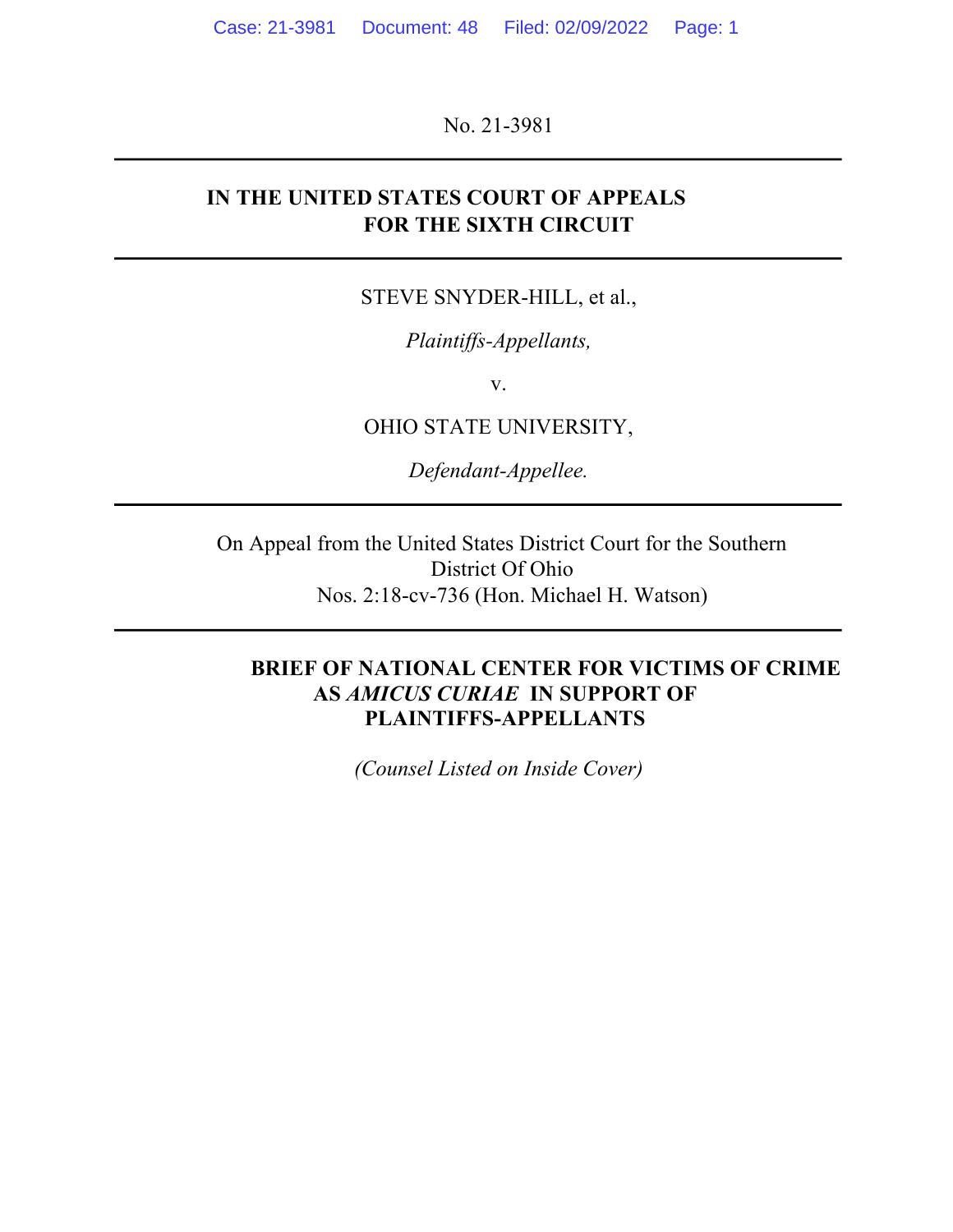## **THOMAS LAW OFFICES**

Tad Thomas, Esquire Louis Schneider, Esquire Thomas Law Offices Attorneys for *Amicus Curiae* National Center for Victims of Crime 250 East Fifth Street, Suite 440 Cincinnati, OH 45202 Telephone: (518) 360-6480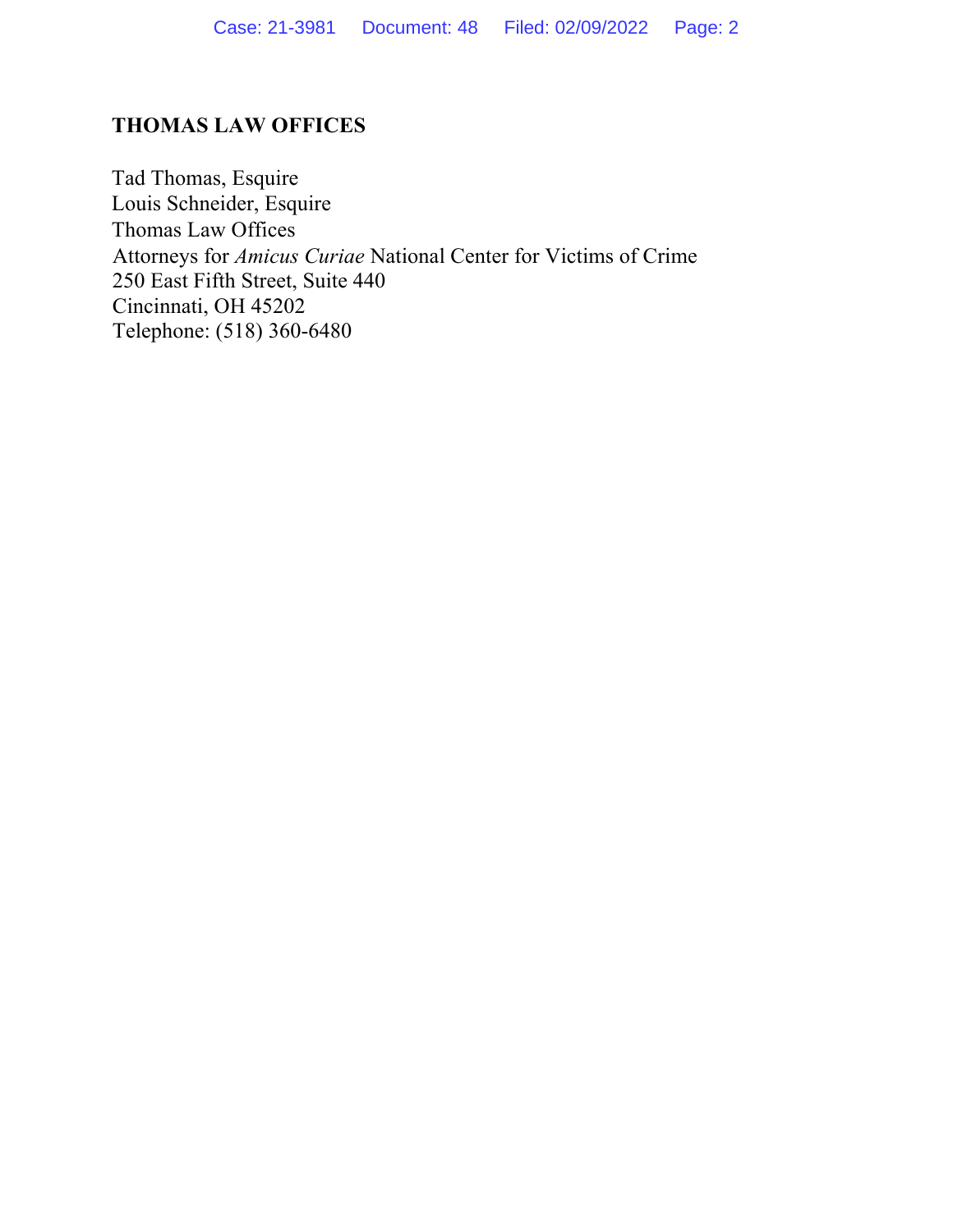#### **CORPORATE DISCLOSURE STATEMENT**

Pursuant to Sixth Circuit Rule 26.1 and Federal Rule of Appellate Procedure 29(a)(4)(A), undersigned counsel certifies that no *amici curiae* is a subsidiary or affiliate of any publicly owned corporation not named in this appeal; none has a parent corporation; and there is no publicly held corporation that owns 10% or more of the stock of any of them. No *amicus curiae* has a substantial financial interest in the outcome of the litigation.

Dated: February 9, 2022 /s/ Tad Thomas

Tad Thomas, Esquire Louis Schneider, Esquire Thomas Law Offices Attorneys for *Amicus Curiae* National Center for Victims of Crime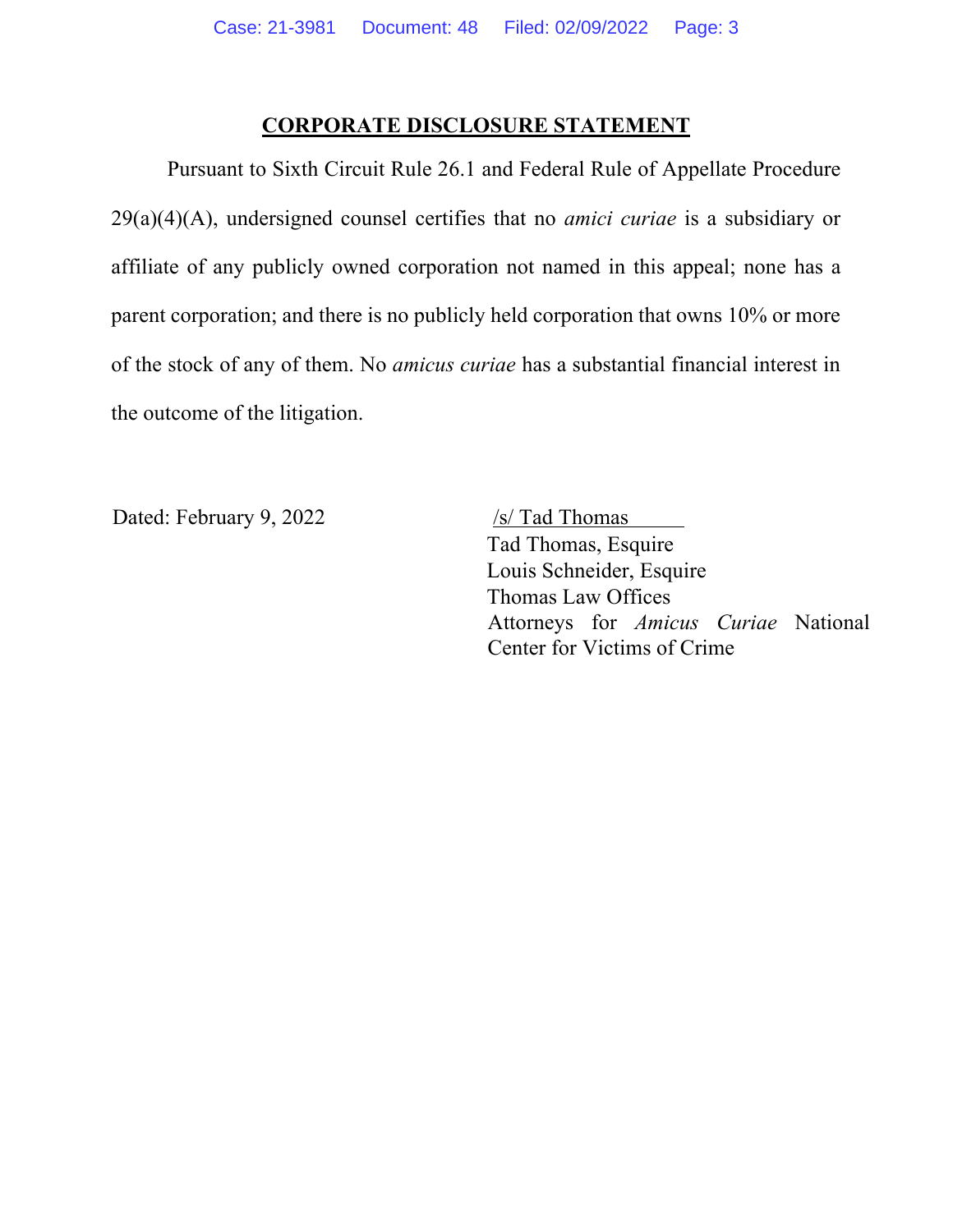# **TABLE OF CONTENTS**

| AMICI CURIAE'S IDENTITY, INTEREST, AND AUTHORITY                                                                                                                                           |  |
|--------------------------------------------------------------------------------------------------------------------------------------------------------------------------------------------|--|
|                                                                                                                                                                                            |  |
|                                                                                                                                                                                            |  |
|                                                                                                                                                                                            |  |
| 1. Failure to recognize sexual abuse in the physician-patient                                                                                                                              |  |
| 2. The district court erred in failing to account for the context<br>in which Plaintiffs were abused, making it less likely that<br>Plaintiffs even realized they had faced sexual abuse19 |  |
|                                                                                                                                                                                            |  |
|                                                                                                                                                                                            |  |
|                                                                                                                                                                                            |  |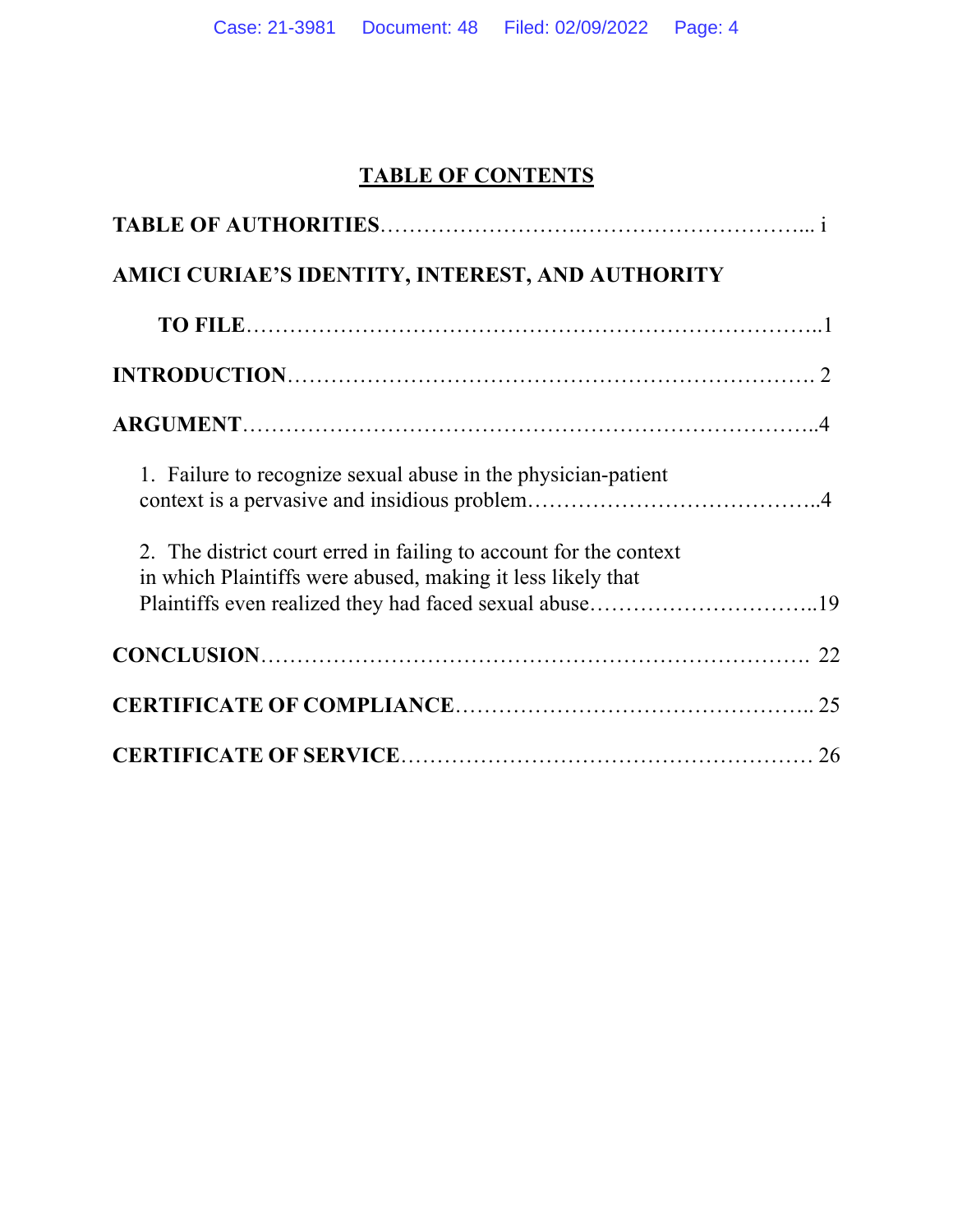# **TABLE OF AUTHORITIES**

# **Cases**

*City of Aurora, Colorado v. Bechtel Corp*., 599 F.2d 382 (10th Cir. 1979)……...23

# **Secondary Sources**

| Abigail Pesta, "First, Do No Harm," WOMEN's HEALTH,, (Mar 2, 2017),<br>https://www.womenshealthmag.com/life/a19642000/sexual-assault-by-                                                                                                                                                 |
|------------------------------------------------------------------------------------------------------------------------------------------------------------------------------------------------------------------------------------------------------------------------------------------|
| Ariel Hart & Carrie Teegardin, Hurt that Doesn't Heal, ATL. JOURNAL-CONST.,<br>https://doctors.ajc.com/patient_stories_sexual_abuse_doctors/ nav (last visited Feb.                                                                                                                      |
| Carrie Teegardin, et al., License to Betray, ATL. JOURNAL-CONST<br>https://doctors.ajc.com/doctors sex abuse/?ecmp=doctorssexabuse microsite nav                                                                                                                                         |
| City News Service, "2 Women Testify Against George Tyndall, Former USC<br>Gynecologist Accused of Multiple Sexual Assaults," ABC7, (Dec. 1, 2021),<br>https://abc7.com/usc-gynecologist-victims-testimony/11289860/11, 12                                                                |
| Corky Siemaszko, "For Decades, a Sexual Predator Doctor Groomed this<br>Community to Believe He Could Do No Wrong," NBC News (March 17, 2019),<br>https://www.nbcnews.com/news/us-news/decades-sexual-predator-doctor-                                                                   |
| Harriet Ryan, et al., "Must Reads: A USC Doctor was Accused of Bad Behavior<br>with Young Women for Years. The University Let Him Continue Treating<br>Students," LA TIMES (May 16, 2018), https://www.latimes.com/local/california/la-<br>me-usc-doctor-misconduct-complaints-20180515- |
| James M. Dubois, et al., Sexual Violation of Patients by Physicians: A Mixed-<br>Methods, Exploratory Analysis of 101 Cases, 31 (5) SEXUAL ABUSE 503, 504                                                                                                                                |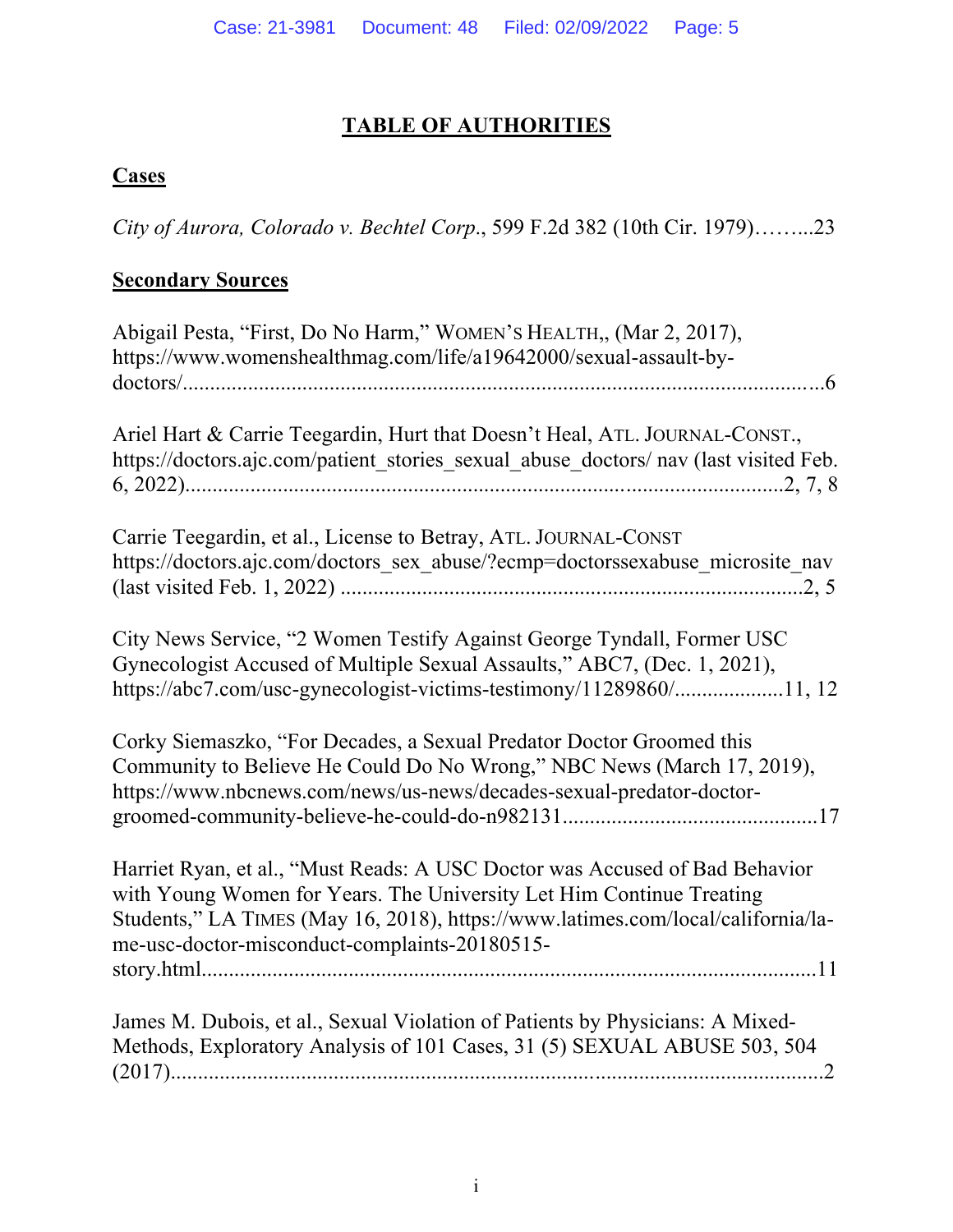Jocelyn Brumbaugh, "Barto Faces at Least 79 Years in Prison; His Wife Says Former Pediatrician's 'Whole Sinister Life' of Child Abuse was a Secret," THE TRIBUNE-DEMOCRAT (Mar. 19, 2019), https://www.tribdem.com/news/watchvideo-barto-faces-at-least-79-years-in-prison-his-wife-says-formerpediatricians/article\_a486b79a-499e-11e9-9886-436953056979.html...................18

| Johnny Edwards, "Some Moms Accusing Doctor of Groping Say He Violated |  |
|-----------------------------------------------------------------------|--|
| Kids, Too," ATL. JOURNAL-CONST (Dec. 28, 2016),                       |  |
| https://www.ajc.com/news/local/some-moms-accusing-doctor-groping-say- |  |
|                                                                       |  |

Kate Weiland, "Anderson and Nassar Survivors Testify at Hearing, Express Support for House Bills Protecting Survivors of Abuse," MICH. DAILY (Sept. 30, 2021), https://www.michigandaily.com/news/administration/anderson-and-nassarsurvivors-testify-at-hearing-express-support-for-house-bills-protecting-survivorsof-abuse/............................................................................................................13, 14

Kathy Fang & Elizabeth Karpen, "175 Women Alleged Sexual Abuse Against a Columbia Gynecologist. Five Years After His Conviction, They're Still Fighting to be Heard," COLUMBIA SPECTATOR,, (Mar. 26, 2021), https://www.columbiaspectator.com/news/2021/03/26/175-women-alleged-sexualabuse-against-a-columbia-gynecologist-five-years-after-his-conviction-theyre-stillfighting-to-be-heard/..........................................................................................12, 13

Larry Bernstein, "In Larry Nassar's Shadow, a Larger Sex Abuse Case at the University of Michigan," WASH. POST (Sept. 23, 2021), https://www.washingtonpost.com/health/robert-anderson-university-of-michigansex-abuse/2021/09/22/4fc38052-f541-11eb-9068-bf463c8c74de\_story.html ...........................................................................................................................13, 14

Larry Nassar Case: the 156 women who confronted a predator, BBC News (Jan. 25, 2018), https://www.bbc.com/news/world-us-canada-42725339.......................15

Robert McCoppin, "Former Doctor Accused of Molesting Patients Gets 9 Years After Pleading Guilty to Aggravated Battery; Already in Prison for Medicare Fraud," CHICAGO TRIBUNE,, (June 18. 2019), https://www.chicagotribune.com/news/breaking/ct-former-doctor-gets-9-years-formolesting-patients-20190618-aweq3qj3b5hl3d76qir4cr6kqystory.html...................................................................................................................8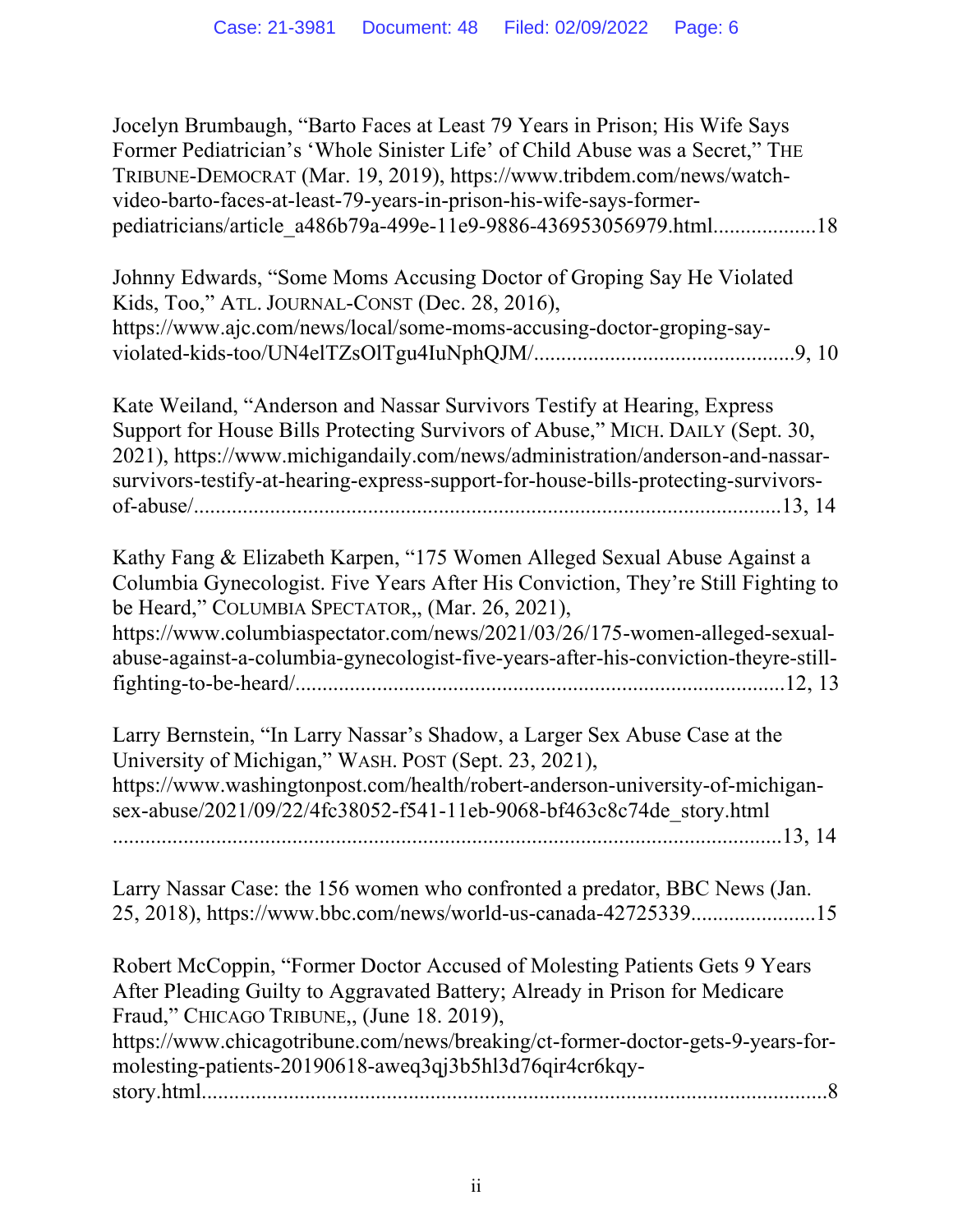Sonia Moghe, "Some Victims of Former New York Gynecologist Robert Hadden Reach \$71.5 Million Settlement," CNN, (Dec. 1, 2021), https://www.cnn.com/2021/12/01/us/hadden-columbia-university-gynecologistsettlement/index.html..............................................................................................15

Sonia Moghe and Lauren Del Valle, Larry Nasser's abuse victims, in their own words, CNN (Jan. 17, 2018), https://www.cnn.com/2018/01/16/us/nassar-victimimpactstatements/index.html..................................................................................12, 15, 16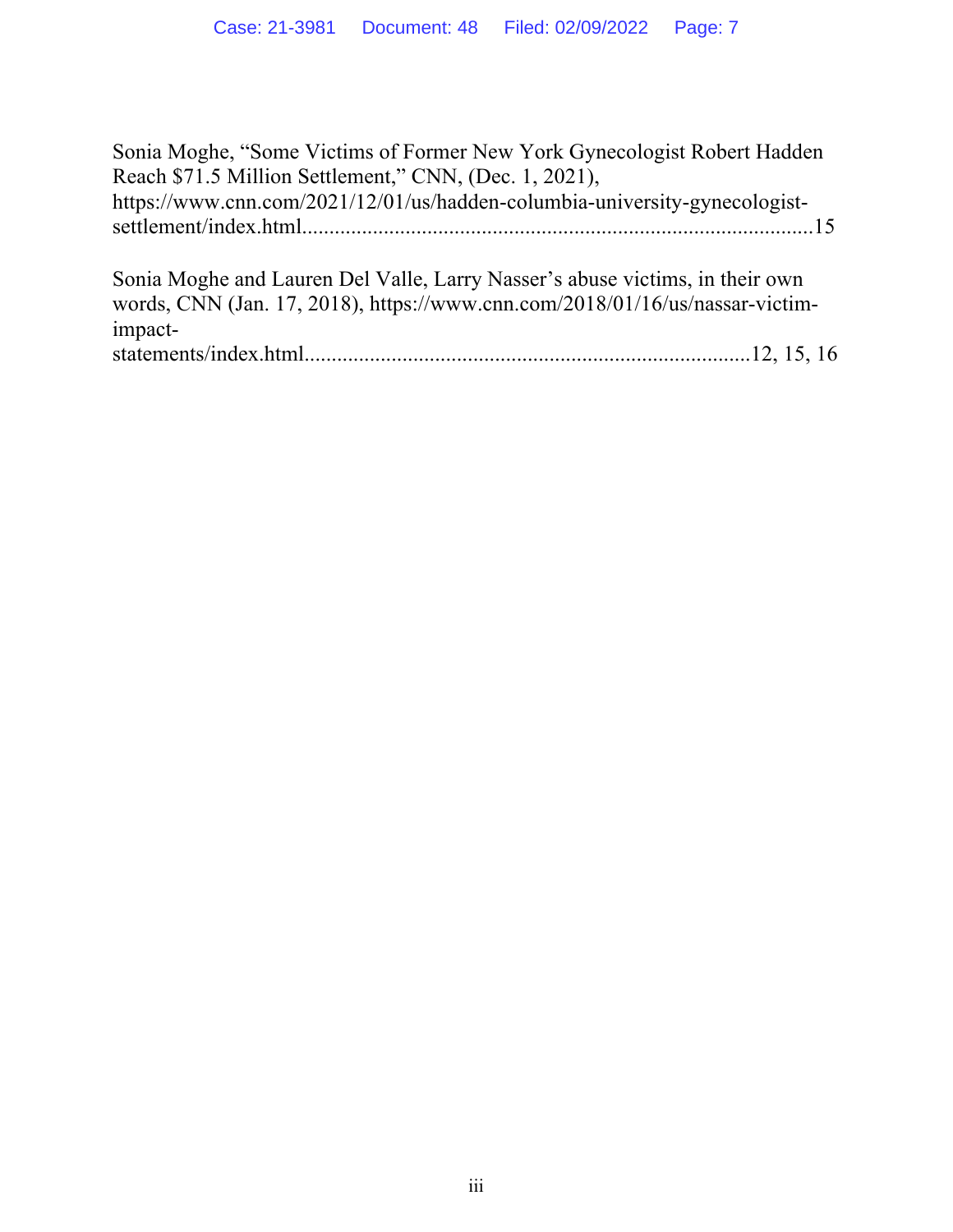## **AMICUS CURIAE'S IDENTITY, INTEREST, AND AUTHORITY TO FILE1**

The National Center for Victims of Crime (NCVC), a nonprofit organization based in Washington, D.C., is a leading resource and advocacy organization for all victims of crime. The mission of NCVC is to forge a national commitment to help victims of crime rebuild their lives. Dedicated to serving individuals, families, and communities harmed by crime, NCVC, among other efforts, advocates laws and public policies that create resources and secure rights and protections for crime victims. To that end, NCVC has filed amicus curiae briefs in cases across the country to advance the rights and interests of crime victims, including victims of sexual abuse.

This case involves issues that directly impact the victims of Dr. Strauss at The Ohio State University ("OSU") and which are fundamental to the rights and interests of all sexual abuse victims. Amicus curiae submits this brief to assist the Court in understanding the prevalence of physicians sexually abusing patients and the complicated impact such abuse can have on the psyche of those victims. NCVC therefore aims to help this Court to understand that many patient-victims fail to recognize or understand that they have even been sexually abused due to the nuances and complications inherent in the physician-patient context.

<sup>&</sup>lt;sup>1</sup> No counsel for any party authored this brief in whole or in part and no entity or person, aside from amici curiae and their counsel, made any monetary contribution intended to fund the preparation or submission of this brief.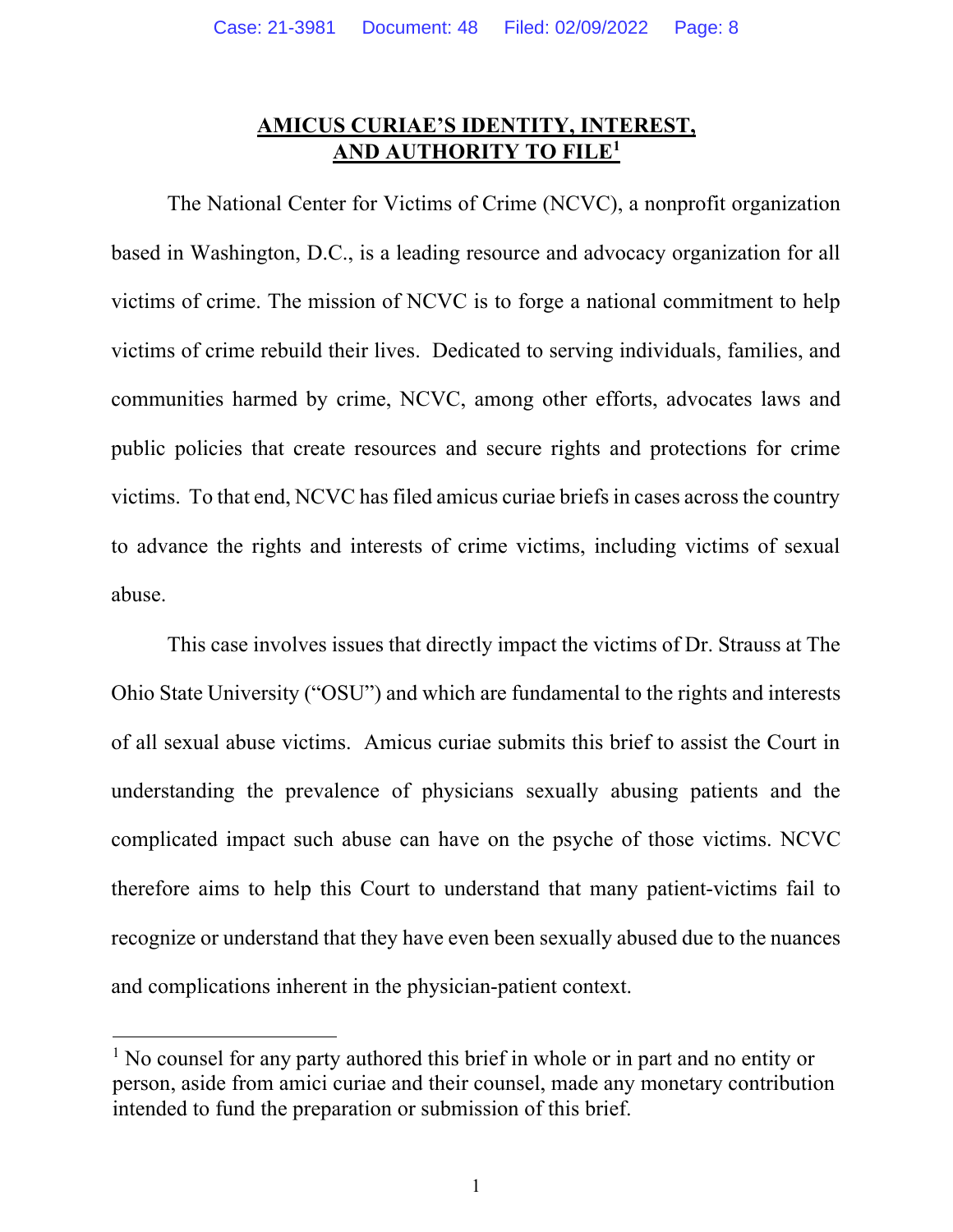#### **INTRODUCTION**

Sexual abuse is a problem endemic to society. Each year, hundreds of thousands of individuals are subject to sexual abuse, and among them, thousands suffer such abuse at the hands of a physician entrusted to care for their well-being. Abuse in this context is particularly harmful and confusing for victims. "It's the sensitivity and confidentiality of a doctor's visit, combined with the deference paid to people who work in white coats, that can leave a patient so confused and harmed when a physician abuses instead of heals, experts say."<sup>2</sup> In fact, many patient-victims even fail to realize that they have been abused by physicians because such abuse was perpetrated under the guise of necessary medical care.3 A physician in a doctorpatient relationship holds a position of authority and they have specialized medical knowledge which the patient is seeking and relying upon. Therefore, the typical layperson would not necessarily be aware that medical treatment provided by a

<sup>2</sup> Ariel Hart & Carrie Teegardin, *Hurt that Doesn't Heal*, ATL. JOURNAL-CONST., https://doctors.ajc.com/patient\_stories\_sexual\_abuse\_doctors/ nav (last visited Feb. 6, 2022).

<sup>3</sup> *See* James M. Dubois, et al., Sexual Violation of Patients by Physicians: A Mixed-Methods, Exploratory Analysis of 101 Cases, 31 (5) SEXUAL ABUSE 503, 504 (2017) ("Most patient-victims do not report sexual violations . . . . Reasons for failing to report may include . . . being confused as to whether abuse occurred (e.g., not realizing that an ungloved vaginal exam was unnecessary."); Carrie Teegardin, et al., *License to Betray*, ATL. JOURNAL-CONST., https://doctors.ajc.com/doctors\_sex\_abuse/?ecmp=doctorssexabuse\_microsite\_nav

<sup>(</sup>last visited Feb. 1, 2022) (analyzing 100,000 disciplinary documents of physicians' sexual misconduct and finding that some patients "didn't realize at first what had happened because the doctor improperly touched them or photographed them while pretending to do a legitimate medical exam").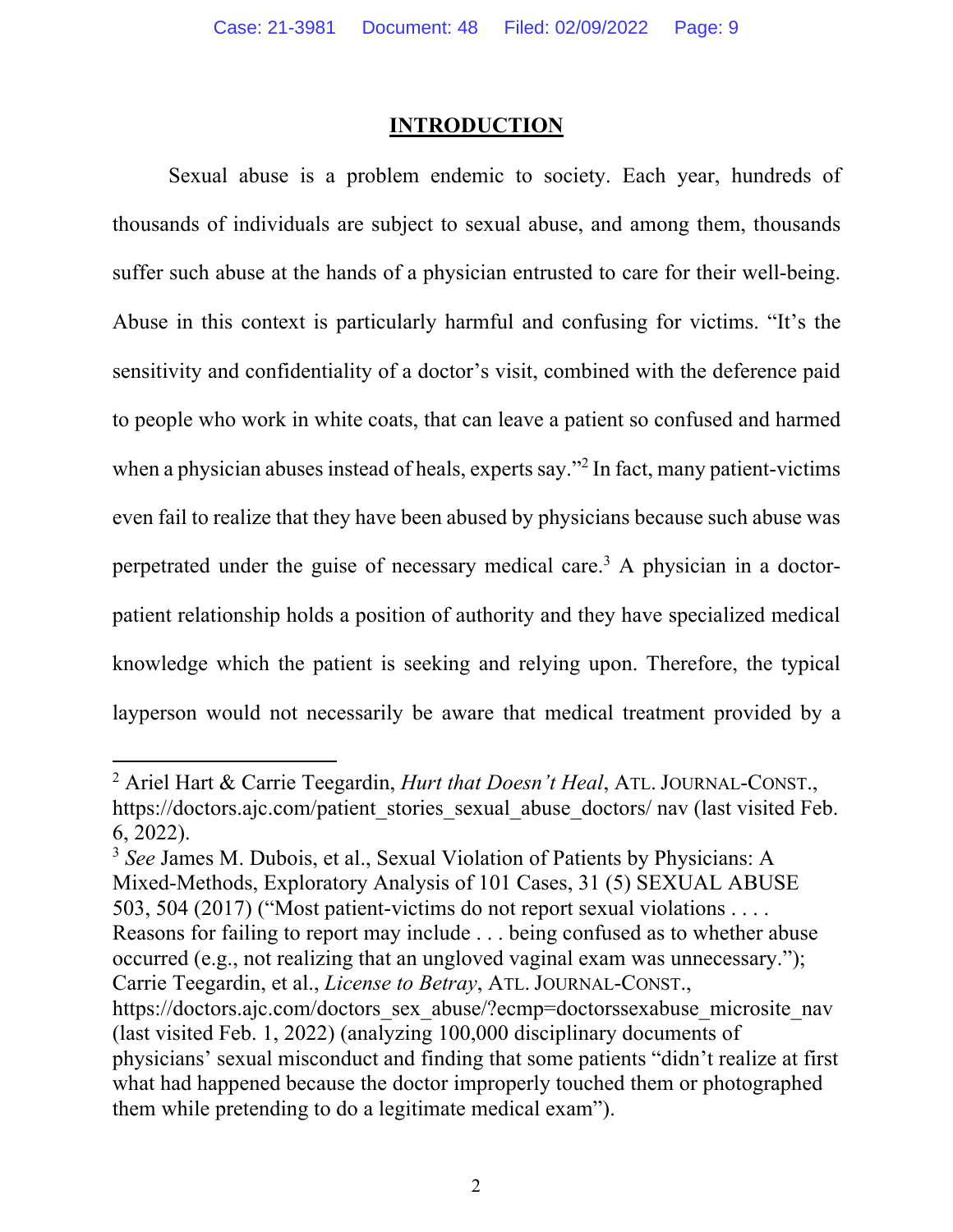trusted doctor was in fact actionable abuse nor the cause of any emotional trauma they may experience afterwards.<sup>4</sup> Failure to recognize sexual abuse in the physicianpatient framework is therefore both a pervasive and insidious problem.

The ruling of the district court below fails to recognize the reality of the above-described phenomenon. Further, its ruling fundamentally denies access to justice for survivors of sexual abuse. Survivors face enough hurdles as it is, including simply recognizing that they were in fact abused in the first place. If the district court's decision is upheld, it would codify a flawed understanding of the experiences of survivors and discredit the lived, and shared, experiences of victims of physicianinflicted sexual abuse.

The stories of victims are therefore presented to highlight the realities of abuse occurring within the doctor-patient context. Common threads run through their experiences. They are reliant upon doctors for necessary medical care; that reliance fosters a sense of trust in the doctor that he has their best interests at heart; trust leads to deference to the doctor, who is in a position of authority over the patient and in possession of superior medical knowledge; abuse occurs under the guise of providing necessary medical treatment; discomfort or doubt associated with an abusive act is then discounted as a medical exam or procedure the patient unfortunately needed to undergo; and the patient typically remains unaware that they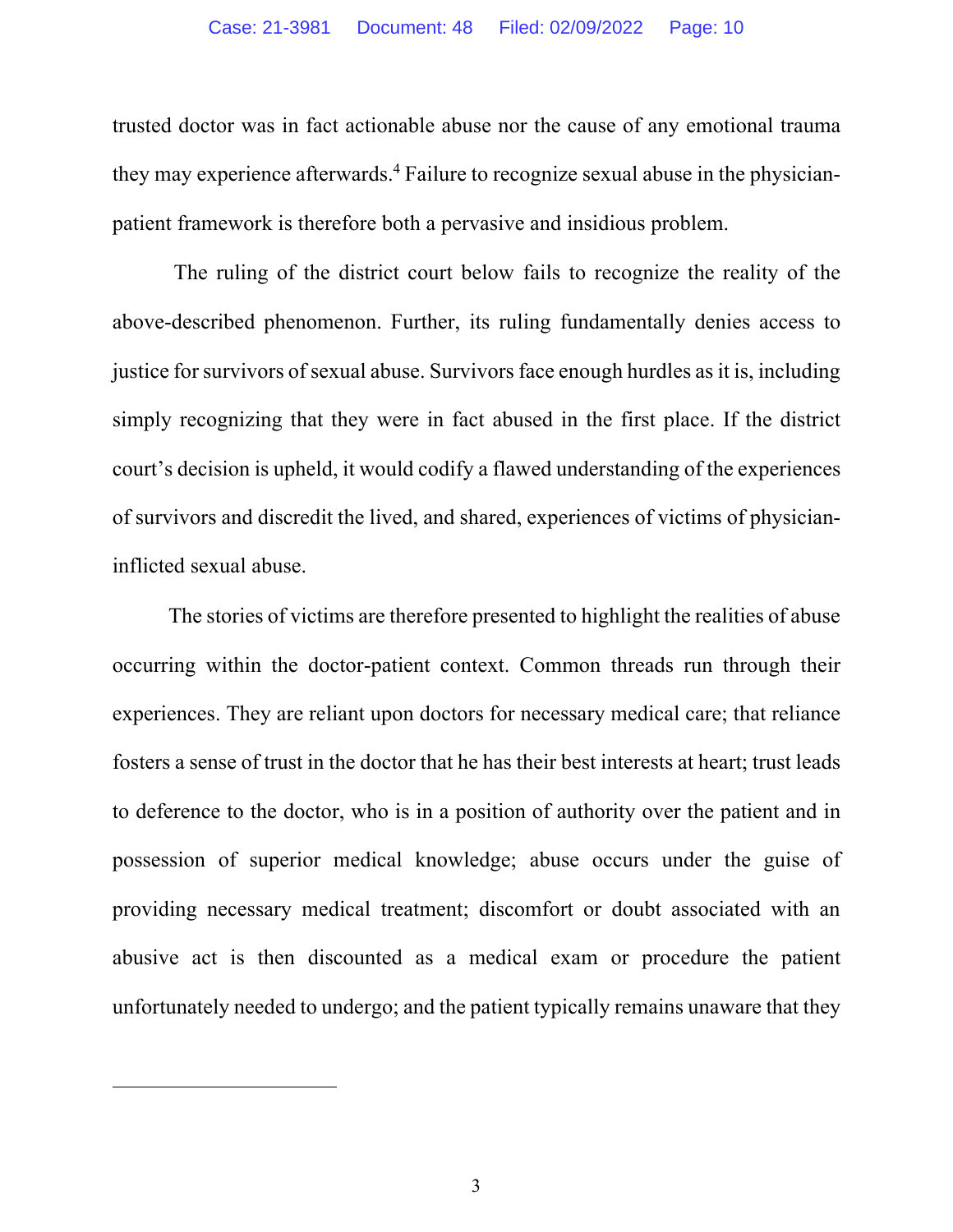are even a victim until some event—usually other victims making their abuse known to them or to the public—enables them to fully understand what happened to them.

The complexities of sexual abuse occurring in this context, especially the inability of victims to even recognize abuse and the difficulties associated with making arrests and bringing cases to a successful prosecution, are therefore exploited by physicians who are able to become serial predators. In fact, the physicians discussed herein have abused hundreds if not thousands of men, women, and children—sometimes even in the presence of their parents in a medical examination room. Ultimately, the district court's ruling rejects a vitally important distinction: one may experience emotional distress without understanding what caused such an injury, especially when it is injury inflicted by a trusted medical professional purported to be in the course of providing necessary medical treatment. Therefore, the district court's ruling must be reversed.

#### **ARGUMENT**

#### **I. Failure to recognize sexual abuse in the physician-patient context is a pervasive and insidious problem**

Millions of people see their doctors every day across the country, so the opportunity for sexual misconduct and sexual abuse to occur in that context is staggering. However, until the Atlanta Journal-Constitution ("AJC") published its national investigation of doctor sexual abuse cases in 2016, there was no accurate data about the extent of this problem. After analyzing more than 100,000 medical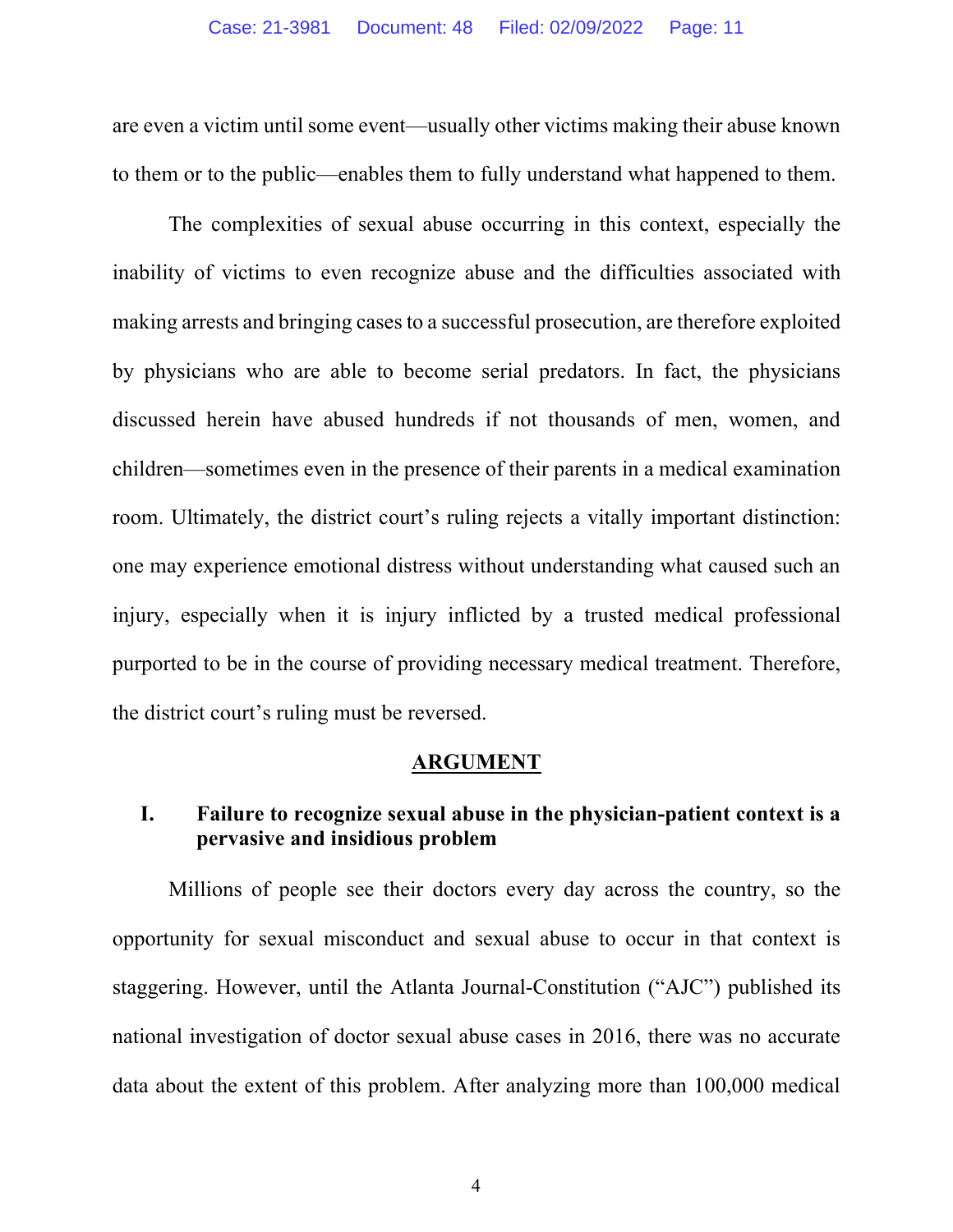board documents, the AJC found that more than 3,100 doctors had faced public accusations of sexual misconduct from just 1999 to 2015.5

This number obviously only takes into account those instances wherein patient-victims (1) recognize that they have been abused and (2) disclose that abuse to the state medical boards and (3) where the boards have made the allegation available for public review. In fact, many violations never come to the attention of state regulators as hospitals, clinics, and other doctors fail to report sexual misconduct. Moreover, the availability information regarding doctor-patient sexual abuse is sometimes arbitrarily limited by state medical boards: some states deal with sex cases in private and issue no public findings; others only have a few years' worth of orders on their websites; some post only sanctions without information regarding the nature of the underlying violation; other states use vague language or euphemisms to hide the true nature of disciplinary boards; and some state medical boards cease investigations altogether if an accused doctor surrenders his medical license.

However, the most important factor which would skew statistics regarding the phenomenon of doctor-patient abuse is the fact that many patients do not realize they have even been abused. Generally, "sexual assault survivors don't report attacks by doctors to authorities—or even to loved ones—out of embarrassment or shame. Or

<sup>5</sup> Carrie Teegardin, *supra* n.3.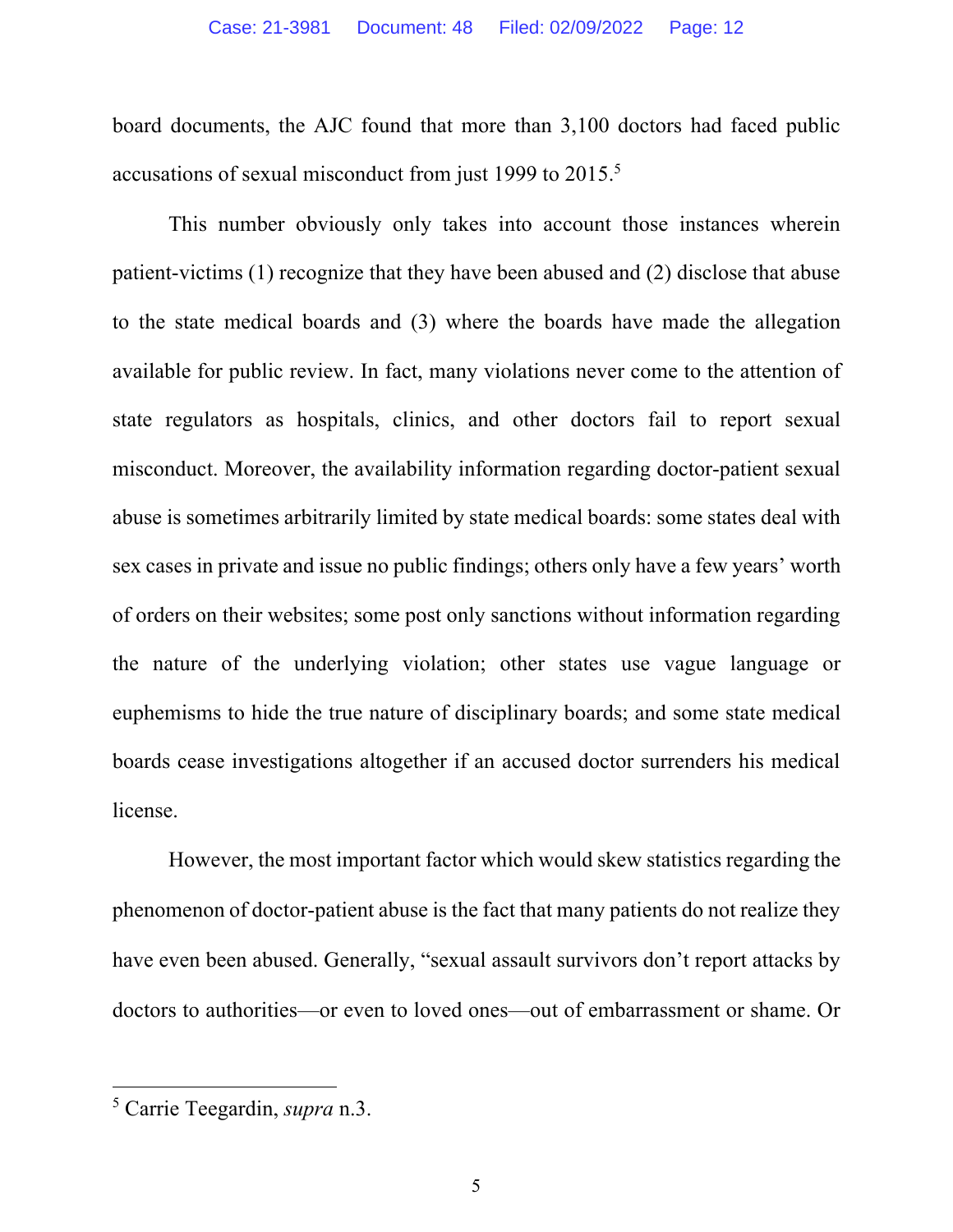out of pure shock, as was the case with 45 percent of women in our [Women's Health-Rape, Abuse, and Invest National Network (RAINN)] survey."6 But the lack of reporting is especially high in the doctor-patient abuse context. "The notion of the all-knowing, totally trustworthy doctor is so ingrained in our collective psyche that it makes some victims doubt their own judgment: Nearly 35 percent in our survey said they weren't positive that anything wrong had actually happened."<sup>7</sup>

Doctors are entrusted to care for the well-being of their patients. Physicians are especially trusted to both look at and physically examine the nude bodies of their patients. This places patient-victims in an especially vulnerable position because of the dynamics of this relationship. Many victims never think to question the behavior of their doctors and even when some second-guess their physician's conduct, the inherent authority that their doctor possesses as a trusted medical professional overrides any doubt that what might have made the patient uncomfortable is actually actionable abuse. For instance, how is a patient to know when a doctor's touch crosses the line into groping or fondling? What type of touch is never medically

<sup>6</sup> Abigail Pesta, "First, Do No Harm," WOMEN'S HEALTH, (Mar. 2, 2017), https://www.womenshealthmag.com/life/a19642000/sexual-assault-by-doctors/. In a survey conducted by Women's Health and RAINN, of 500 women, 27 per cent indicated that they had been violated by a doctor—reporting everything from lewd comments to masturbation, inappropriate touching, and even rape. *Id*.  $^7$  *Id.*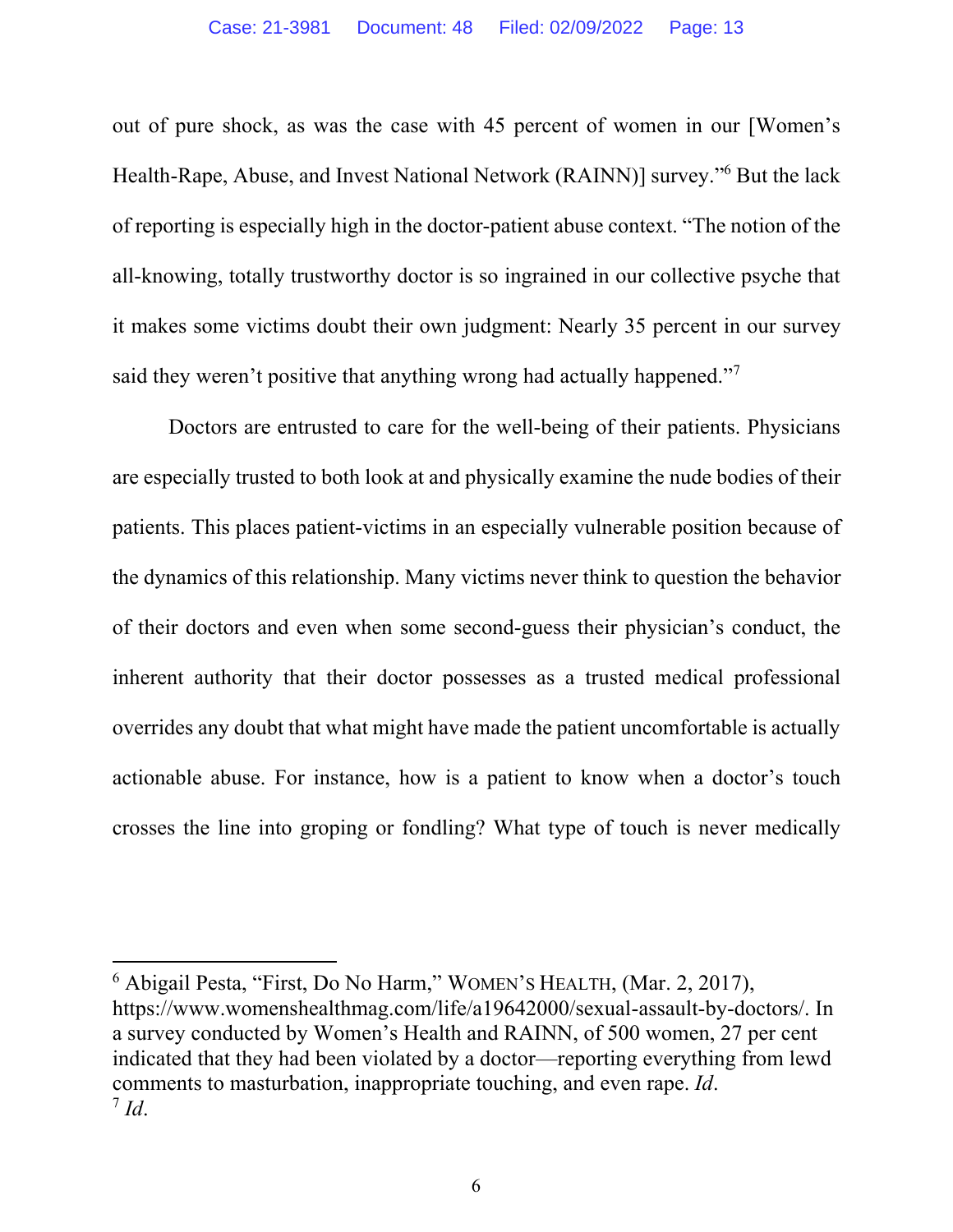appropriate? When is discomfort with a medically necessary examination actually trauma inflicted by sexual abuse?

The firsthand accounts of victims are therefore essential to understand the complications inherent in the doctor-patient context. Their lived experiences illuminate the reality that victims of doctor sexual abuse regularly fail to recognize themselves as victims in the first place.

The AJC's investigative report highlights the stories of several victims of physician sexual abuse.8 One victim featured, Yvonne Vazquez, has filed a complaint in Cook County, Illinois, against Dr. Charles DeHaan, specifically alleging that the doctor saw her "under the guise of treating certain medical conditions" and that DeHaan "used his position of power as a licensed medical doctor and the person in control pf her physical well-being to sexually assault her."<sup>9</sup> Vazquez asserted that DeHaan pulled her shirt up and felt her breast while using a stethoscope. In her AJC interview, Ms. Vazquez explained informing her daughter of what occurred and recalls being laughed at; she immediately reconsidered what happened and assumed she must have been mistaken about what occurred.<sup>10</sup> When media attention began focusing on DeHaan, Vazquez was able to recognize his conduct as abusive. In fact, DeHaan was accused of molesting numerous women

<sup>8</sup> Hurt & Teegardin, *supra* n.2.

 $9$  *Id.* 

 $10 \, Id.$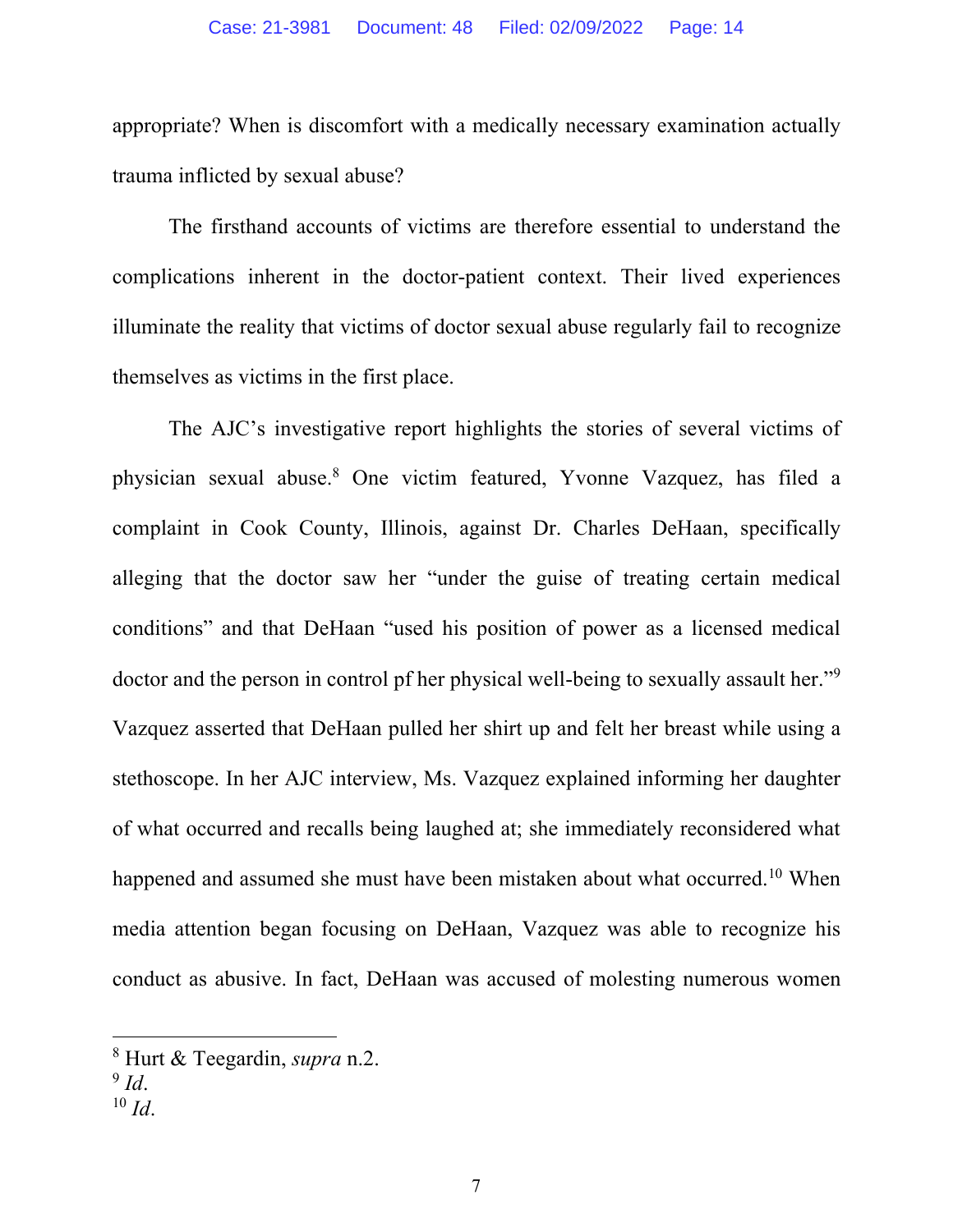during medical appointments at their residences or in nursing homes and later pled guilty to aggravated battery in connection with those assaults.11

Another survivor featured is Latoya "Koco" Davis, who was abused by Dr. Narendra K. Gupta.<sup>12</sup> Ms. Davis was groped by Dr. Gupta during a medical exam and recounted: "Honestly, even after him groping my breasts, some part of me still wanted to give him another chance. It was still like, 'OK, no, Koco, you're tripping. He did not just do that.' Even though you just slapped his hands, because you did not feel comfortable, you still wanted to give him another chance because this is your doctor. He can help save your life. It will literally mess your head up. It will make you second question yourself on everything you do."13 Ms. Davis was inappropriately touched and, even though her instinct was to literally swat her doctor's hand away from her chest, she failed to recognize this as abuse in the moment. Moreover, she felt compelled to remain a patient of her abuser because he was providing necessary medical care to her. The specific kind of dependency and confusion a patient-victim experiences after doctor sexual abuse is unique to this dynamic.

https://www.chicagotribune.com/news/breaking/ct-former-doctor-gets-9-years-formolesting-patients-20190618-aweq3qj3b5hl3d76qir4cr6kqy-story.html.

<sup>&</sup>lt;sup>11</sup> Robert McCoppin, "Former Doctor Accused of Molesting Patients Gets 9 Years After Pleading Guilty to Aggravated Battery; Already in Prison for Medicare Fraud," CHICAGO TRIBUNE, (June 18. 2019),

<sup>12</sup> Hurt & Teegardin, *supra* n.2.

 $^{13}$  *Id.*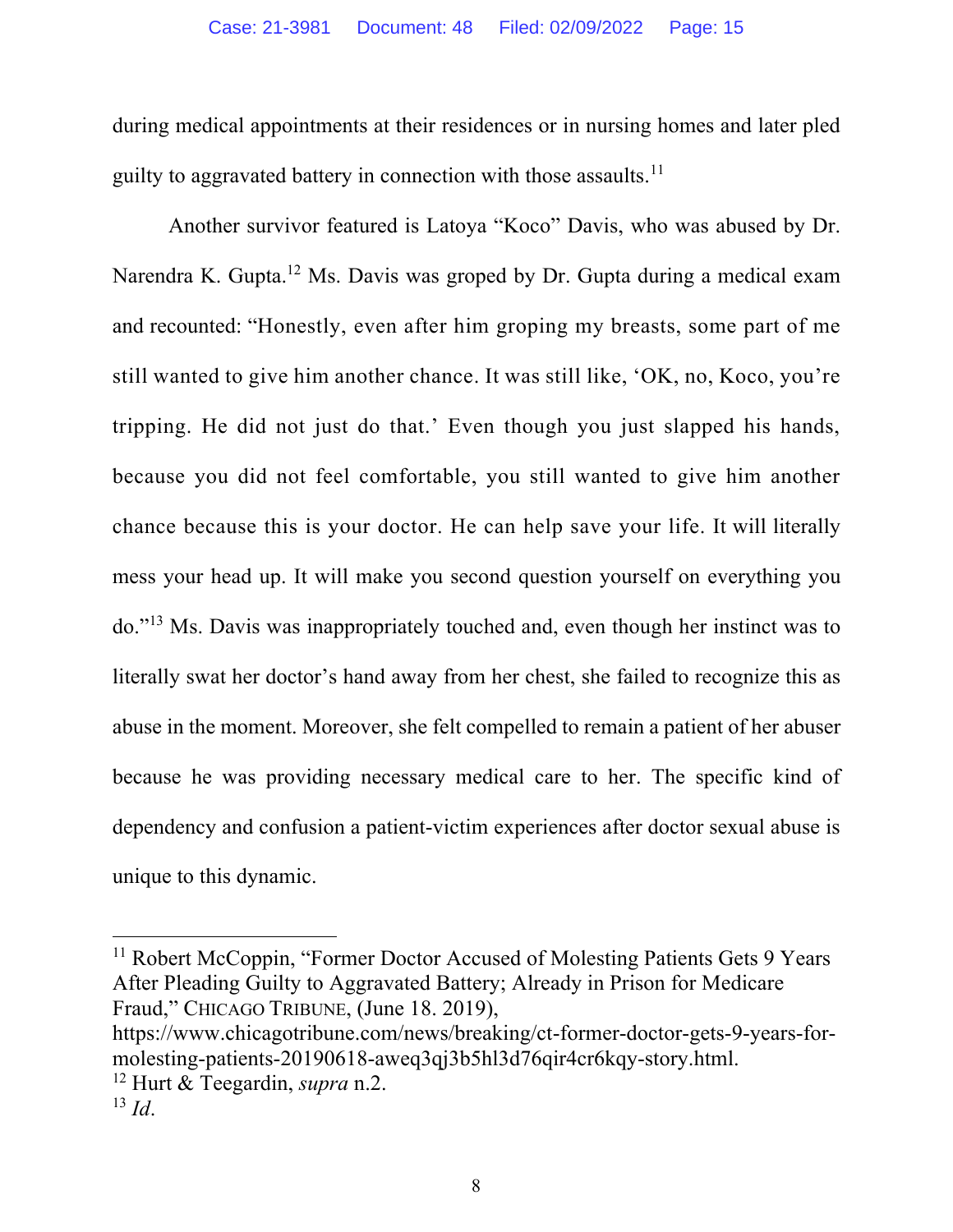The complications presented by doctor-patient abuse is recognized, to an extent, by law enforcement because making arrests and bringing these types of cases to a successful prosecution is often times even more difficult than it would otherwise be with sexual abuse in another context. For instance, Dr. Jose A. Rios was accused by multiple women of groping them during medical exams and some of those women also contended that Rios abused their children as well.<sup>14</sup> Specifically, one victim stated that Rios touched two brothers' genitals every time they had their annual exams, and their mother thought it was normal until she took one of them to another doctor who did not touch him there at all.15

Another woman detailed that the doctor would touch her son's testicles and pull his foreskin during physicals, and once opened her 1-year-old daughter's vagina with two fingers and touched her clitoris.<sup>16</sup> Even though these women thought such practices were strange, they did not recognize such conduct as abuse and continued to take their children to Rios for years. One woman, who estimated that Rios examined her children's genitals about three to five times per year, was confused about the necessity of the practice but did not consider it actionable abuse: "I

<sup>14</sup> Johnny Edwards, "Some Moms Accusing Doctor of Groping Say He Violated Kids, Too," ATL. JOURNAL-CONST., (Dec. 28, 2016),

https://www.ajc.com/news/local/some-moms-accusing-doctor-groping-sayviolated-kids-too/UN4elTZsOlTgu4IuNphQJM/

 $^{15}$  *Id.* 

 $^{16}$  *Id*.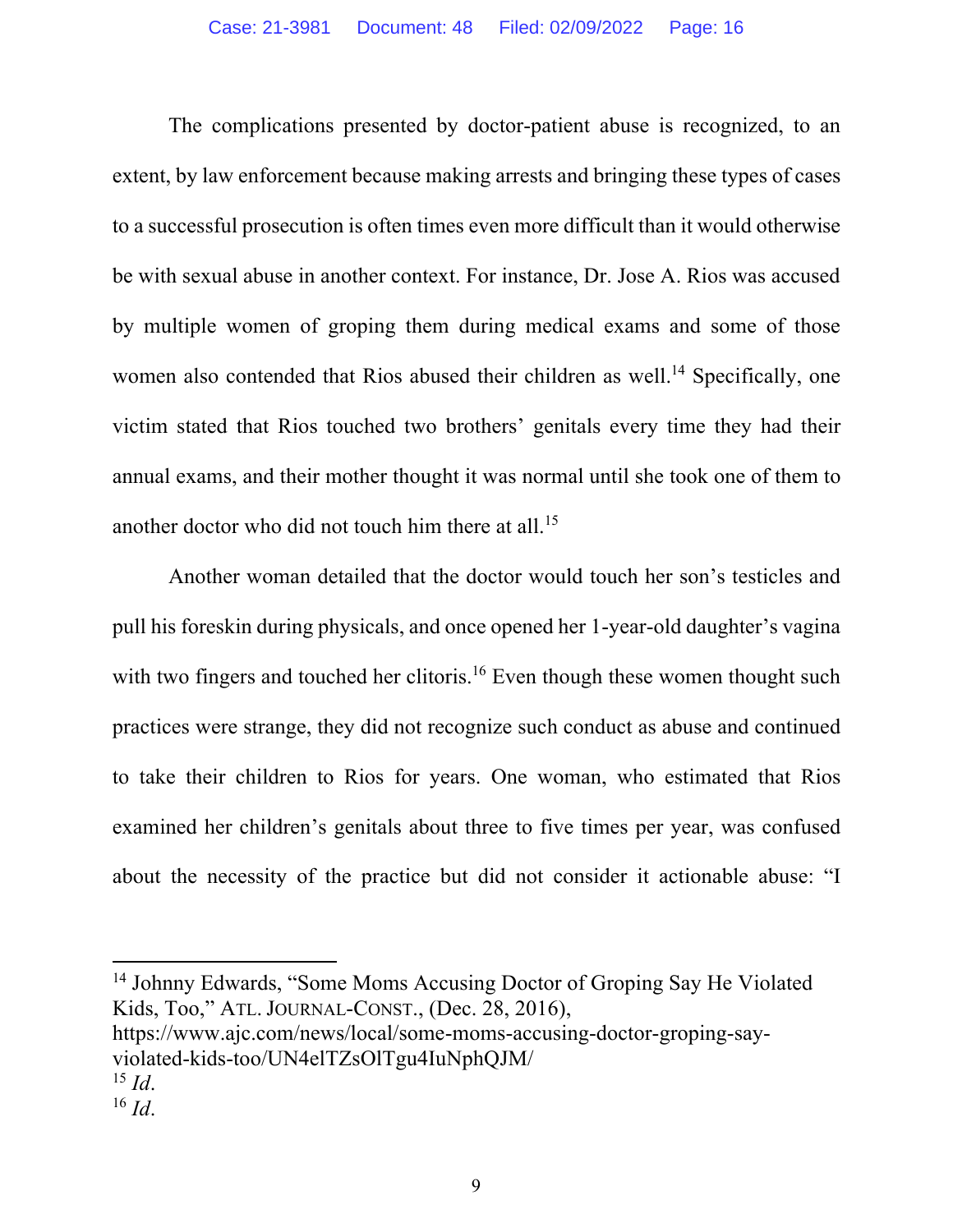thought, but why does he have to check his penis when I've brought him in because of a pain in his bones? Or for a fever?"17

Police tasked with investigating the accusations lodged against Dr. Rios went on record to say, "This is a pediatrician doing a medical exam on a child . . . . To prove that it was anything other than him doing his job is virtually impossible.  $\ldots$ <sup>18</sup> One investigator indicated they could not make a fair assessment of Rios's exams of these children since the investigator was not a doctor, and neither were the mothers leveling the accusation: "It's going to be hard to show that a doctor, when he's examining a child and touching their genitalia, was doing it for any other reason than for medical purposes."19 In fact, in civil lawsuits filed against Rios for this behavior, he raised the affirmative defense that any touching of minors was "standard procedure in a routine health maintenance physical examination."20

The difficulties associated with prosecuting medical doctors who abuse patients and the failure of victims to even recognize abuse may contribute to the fact that some physicians become serial abusers who perpetrate assaults on multiple patients across many years.

 $^{17}$  *Id.* 

<sup>18</sup> *Id*.

 $^{19}$  *Id.* 

 $^{20}$  *Id.*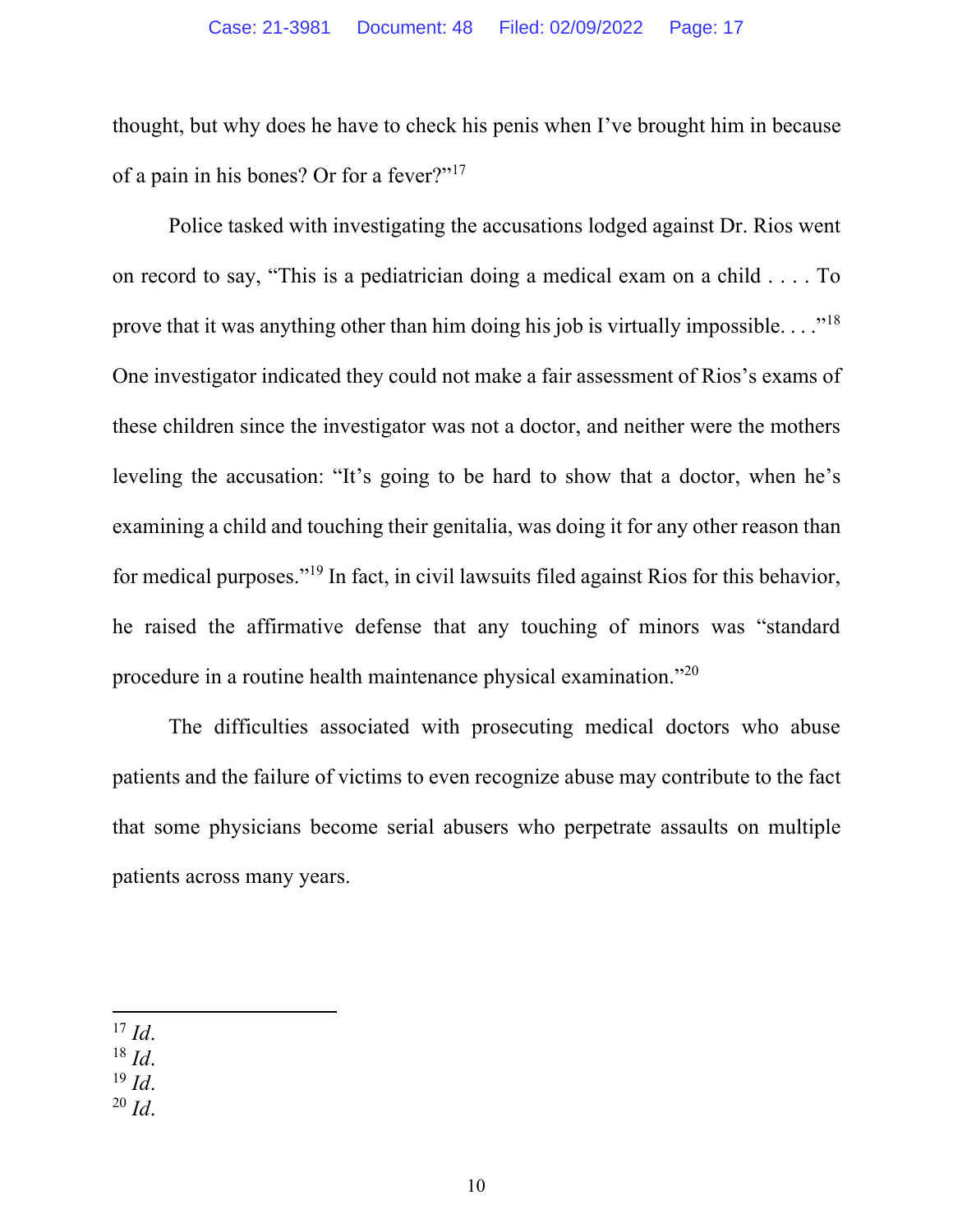Dr. George Tyndall is a former gynecologist who practiced in Los Angeles working for the University of Southern California ("USC"). While at USC, he treated thousands of young women over the years, and was often many young women's first time seeing a gynecologist. He was the subject of the largest sexual abuse investigation by one perpetrator in the history of the LAPD. He was arrested in 2019, and since then, hundreds of women have come forward alleging sexual abuse by Dr. Tyndall.<sup>21</sup>

Tyndall is currently facing 12 felony counts of sexual battery by fraud and 23 felony counts of sexual penetration of an unconscious person for the abuses he inflicted on patients over the course of years.  $22$  One victim of Tyndall, who was subject to unnecessary breast and pelvic exams in which Tyndall did not even wear gloves, recently testified at Tyndall's preliminary hearing, stating "I was embarrassed and horrified that this was happening . . . . I was telling myself, 'You're just being sensitive . . . He's a professional, he's not going to be doing anything weird."<sup>23</sup> This survivor further testified that she realized what Tyndall was doing

<sup>21</sup> Harriet Ryan, et al., "Must Reads: A USC Doctor was Accused of Bad Behavior with Young Women for Years. The University Let Him Continue Treating Students," LA TIMES (May 16, 2018), https://www.latimes.com/local/california/lame-usc-doctor-misconduct-complaints-20180515-story.html.  $22$  City News Service, "2 Women Testify Against George Tyndall, Former USC Gynecologist Accused of Multiple Sexual Assaults," ABC7, (Dec. 1, 2021), https://abc7.com/usc-gynecologist-victims-testimony/11289860/. <sup>23</sup> *Id*.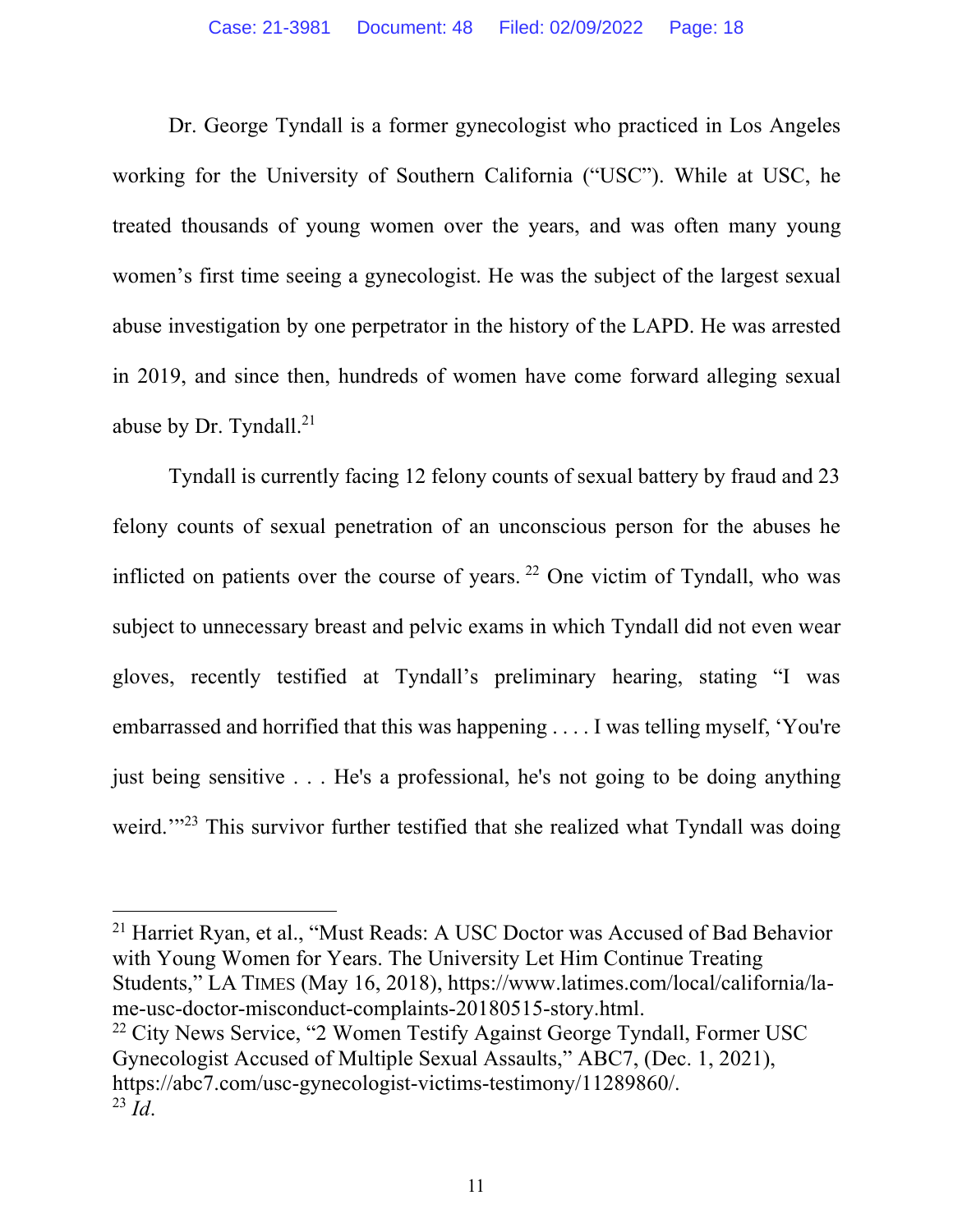"felt wrong,'' but was convinced his conduct could not be wrong "because Tyndall was a medical professional."<sup>24</sup>

Dr. Robert Hadden was also a serial abuser gynecologist who worked primarily out of Columbia University Medical Center and New York-Presbyterian Hospital. He abused at least 79 women over his years as a physician, and is now a convicted felon for his actions as a doctor. The hospitals jointly settled with 79 victims for 71.5 million dollars in 2019.25 One survivor of Hadden's abuse described her experience: "I believed that everything he was doing was medically necessary and giving me the best care . . . It wasn't until after the fact that I realized this was not what it was supposed to be."26 Hadden had instructed the victim that he needed to inspect her Brazilian wax for "red sports and irritation," performed inappropriate breast examinations wherein he pinched her nipples for long periods of time, and

<sup>25</sup> Sonia Moghe, "Some Victims of Former New York Gynecologist Robert Hadden Reach \$71.5 Million Settlement," CNN, (Dec. 1, 2021),

 $^{24}$  *Id*.

https://www.cnn.com/2021/12/01/us/hadden-columbia-university-gynecologistsettlement/index.html.

<sup>26</sup> Kathy Fang & Elizabeth Karpen, "175 Women Alleged Sexual Abuse Against a Columbia Gynecologist. Five Years After His Conviction, They're Still Fighting to be Heard," COLUMBIA SPECTATOR, (Mar. 26, 2021),

https://www.columbiaspectator.com/news/2021/03/26/175-women-alleged-sexualabuse-against-a-columbia-gynecologist-five-years-after-his-conviction-theyre-stillfighting-to-be-heard/.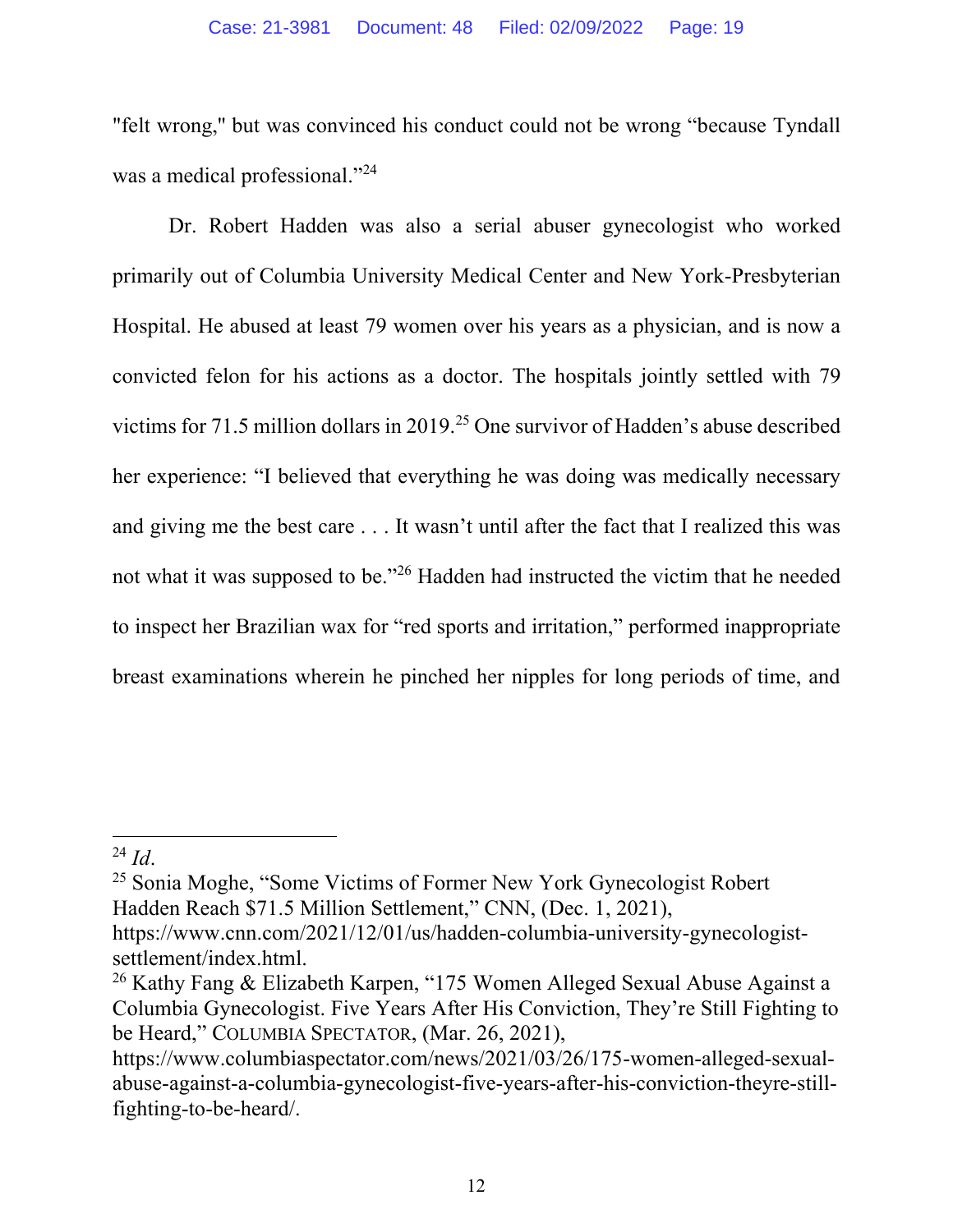improperly administered an HPV vaccination to her by injecting it into her buttocks instead of her arm.27

Dr. Robert Anderson was employed at the University of Michigan ("UM") as a physician and the director of University Health Services from 1966 until 2003. During that time, Anderson abused over 1,000 students who sought medical attention from him in what can be considered the larges example of sexual exploitation by one person in U.S. history.<sup>28</sup> A number of Anderson's victims, most prominently former football players, have publicly told stories of the physician fondling them and repeatedly performing unnecessary rectal and genital exams during their years at the school. Former UM football player Jon Vaughn recalled that he did not understand Anderson's medical examinations to be abusive at the time they occurred: "We trusted our doctors, and especially trusted UM doctors—who wouldn't? Now in 2021, as a 51-year-old man, I know that we were abused, assaulted, raped."29 Experts commenting on the sheer breadth of Anderson's abuse

<sup>28</sup> Larry Bernstein, "In Larry Nassar's Shadow, a Larger Sex Abuse Case at the University of Michigan," WASH. POST (Sept. 23, 2021),

https://www.washingtonpost.com/health/robert-anderson-university-of-michigansex-abuse/2021/09/22/4fc38052-f541-11eb-9068-bf463c8c74de\_story.html.  $29$  Kate Weiland, "Anderson and Nassar Survivors Testify at Hearing, Express Support for House Bills Protecting Survivors of Abuse," MICH. DAILY (Sept. 30, 2021), https://www.michigandaily.com/news/administration/anderson-and-nassarsurvivors-testify-at-hearing-express-support-for-house-bills-protecting-survivorsof-abuse/.

 $^{27}$  *Id.*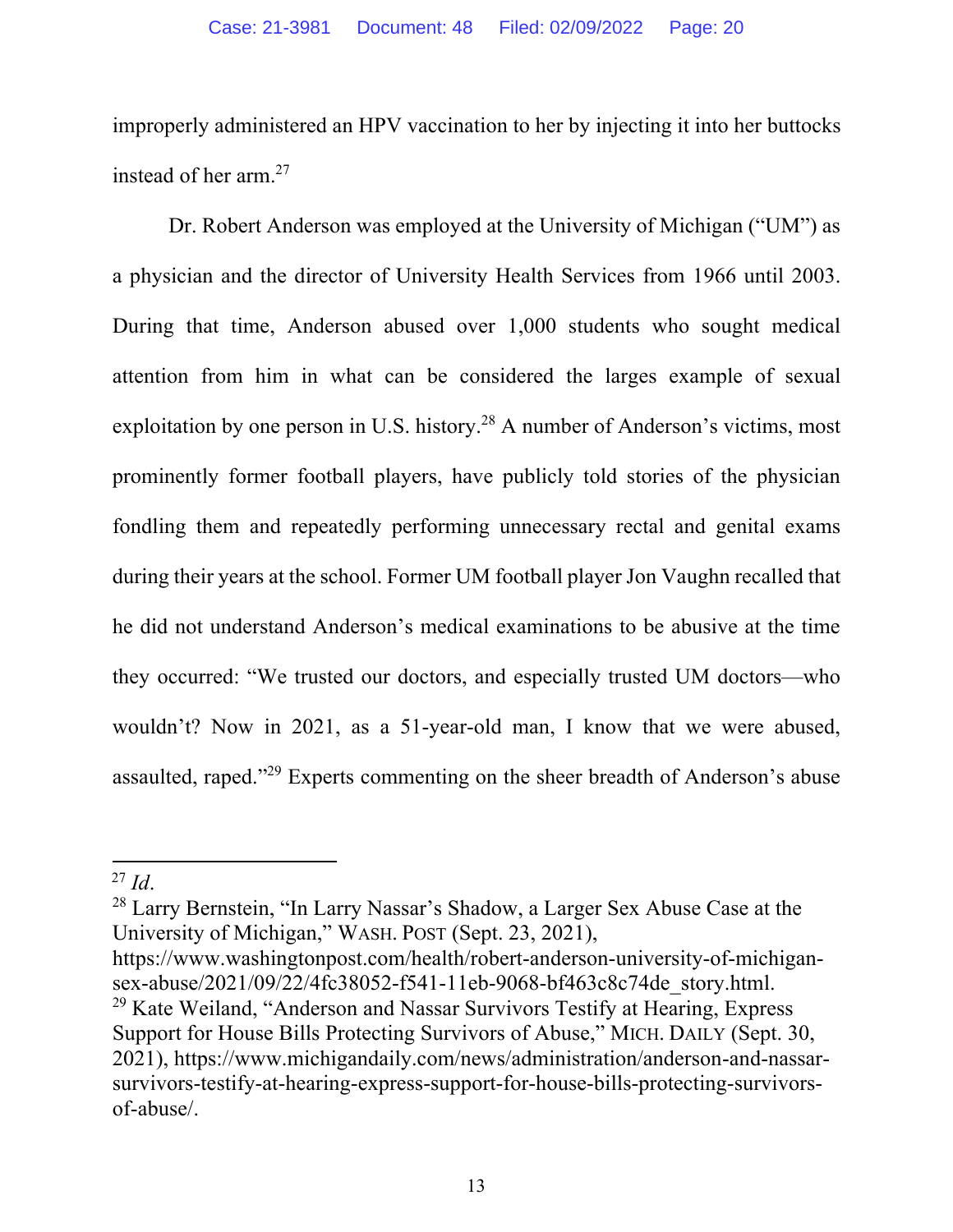noted that the common thread that runs through survivors' accounts was that they deferred to Anderson because he was a doctor; his unique position of authority and the context in which he perpetrated his assaults thus enabled him to abuse so many for so long. "Medicine is unique among professions in that every physician has the right to say, 'Please undress, we're going to be alone in a room together and I'm going to touch you . . . . Every physician has the means to abuse that other professionals do not."30

Numerous patients whom Dr. Larry Nassar sexually abused have spoken publicly about the struggle they faced to recognize his actions as abuse because he presented it as legitimate medical treatment. Rachael Denhollander, the first victim to come forward, noted that he abused her while her mother accompanied her on medical visits while she was a minor—contributing to her sense that the actions constituted treatment. In some cases, mothers who were in the room while he abused their children helped convince those children that what had happened had been treatment. Donna Markham testified that she told her crying daughter, "Chelsea, I was right there in room," dismissing her obvious distress after a visit.<sup>31</sup> Even without

<sup>30</sup> Bernstein, *supra* n.28 (quoting James DuBois, director of the Bioethics Research Center at Washington University in St. Louis, who has conducted one of the few recent reviews of physicians who commit sexual abuse).

<sup>31</sup> Sonia Moghe and Lauren Del Valle, *Larry Nasser's abuse victims, in their own words*, CNN (Jan. 17, 2018), https://www.cnn.com/2018/01/16/us/nassar-victimimpact-statements/index.html.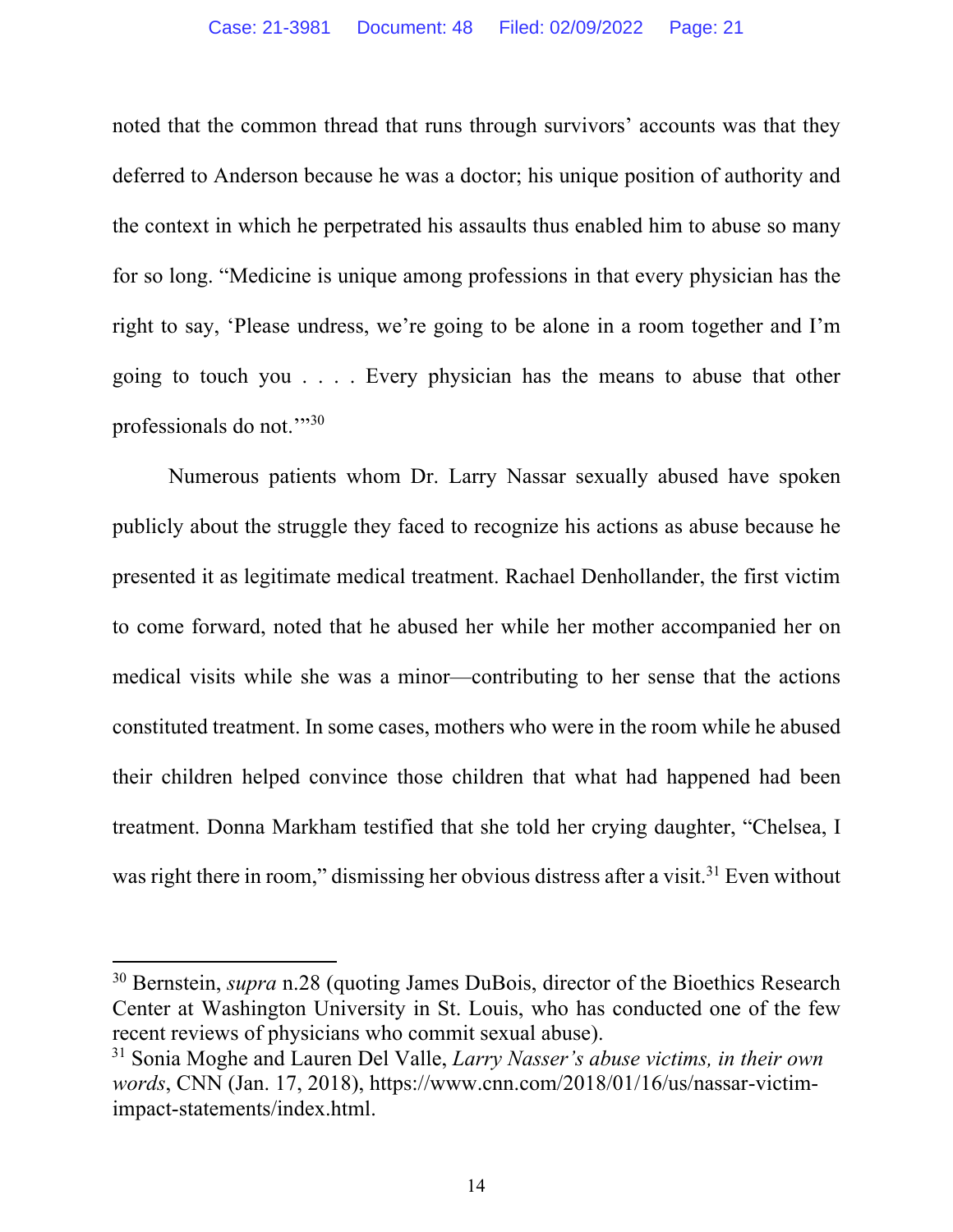a parent dismissing their feelings, many of his victims, like Jennifer Rood Bedford, noted that that they'd personally "rationalized—he's a doctor, he's treating you, he didn't mean for that to happen"—instead of recognizing his actions as abuse.<sup>32</sup>

As with other doctors affiliated with colleges, Nassar's position of authority at Michigan State University facilitated his abuse by reinforcing the idea that his actions constituted legitimate treatment. Carrie Hogan, whom Nassar abused when she was a softball player at Michigan State University, noted that on campus it was a "privilege" to be treated by Nassar because of his reputation there as "the best of the best."33 A coach testified to sending "well over 100 kids to him over the years," an endorsement and imprimatur that built trust with victims, lent credence to the guise of treatment, and heightened the resulting betrayal.34 Sometimes the endorsement was far more explicit. One victim who tried to report, Amanda Thomashow, testified that "Michigan State University, the school I loved and trusted, had the audacity to tell me that I did not understand the difference between sexual assault and a medical manipulator."35

And as with other doctors, like Tyndall, Nassar's victims often did not realize that they had been assaulted until years later. Jessica Thomashow testified that she

<sup>&</sup>lt;sup>32</sup> Larry Nassar Case: the 156 women who confronted a predator, BBC News (Jan. 25, 2018), https://www.bbc.com/news/world-us-canada-42725339.

<sup>33</sup> *Id*.

<sup>34</sup> *Larry Nasser's abuse victims, in their own words*, *supra* n.31.

<sup>35</sup> *Id*.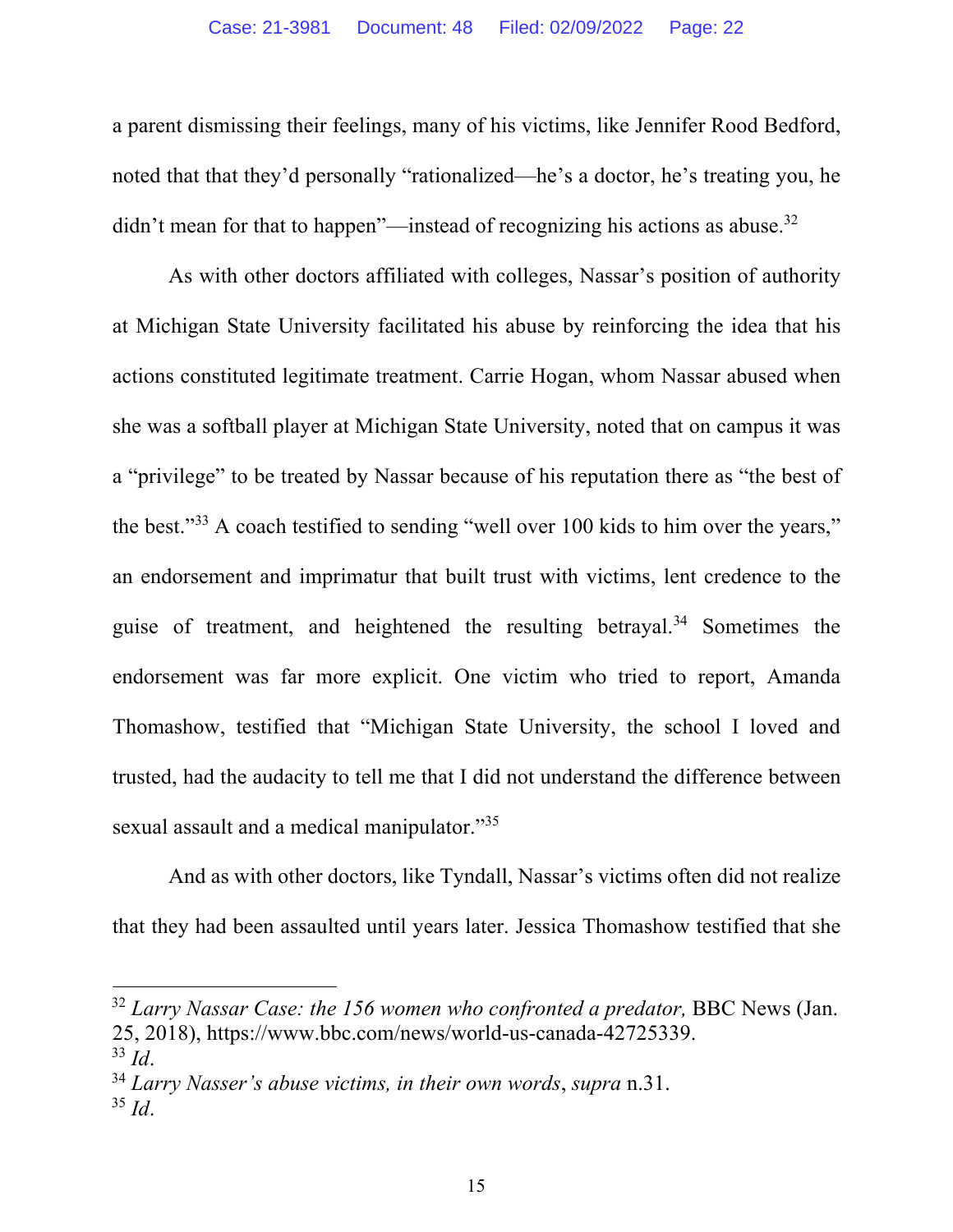did not "put the pieces together and realize<sup>[]</sup> I was molested" until "the first Indy Star article came out," decades after Nassar had begun abusing girls and women.<sup>36</sup> Another, Olivia Cowan, explained feeling "disbelief" when she "realized that what I had thought was medical treatment over 10 years" was actually sexual abuse.<sup>37</sup> Another, Kate Mahon, explained that she had even initially thought that the first "women that reported the sexual assault must be mistaken," before realizing that it was not legitimate treatment and that "I had also gone through the same abuse."38 The commonality of that reaction only underscores the frequency with which victims do not realize they have suffered abuse, often for years, and especially in situations involving abuse by medical doctors presented as legitimate treatment.

Dr. Johnnie Barto is a particularly unnerving yet instructive example of how trusting patients are and how brazen doctors can be in committing sexual abuse because they know patients struggle to discern the difference between misconduct and medical care. Dr. Barto was a pediatrician working primarily in Johnstown, Pennsylvania, who committed countless assaults on children. Unsuspecting families brought their vulnerable children to Barto for years, seeking necessary medical care. Barto has admitted to sexually assaulting more than two dozen children during the

<sup>38</sup> *Id*.

<sup>36</sup> *Id*.

<sup>37</sup> *Id*.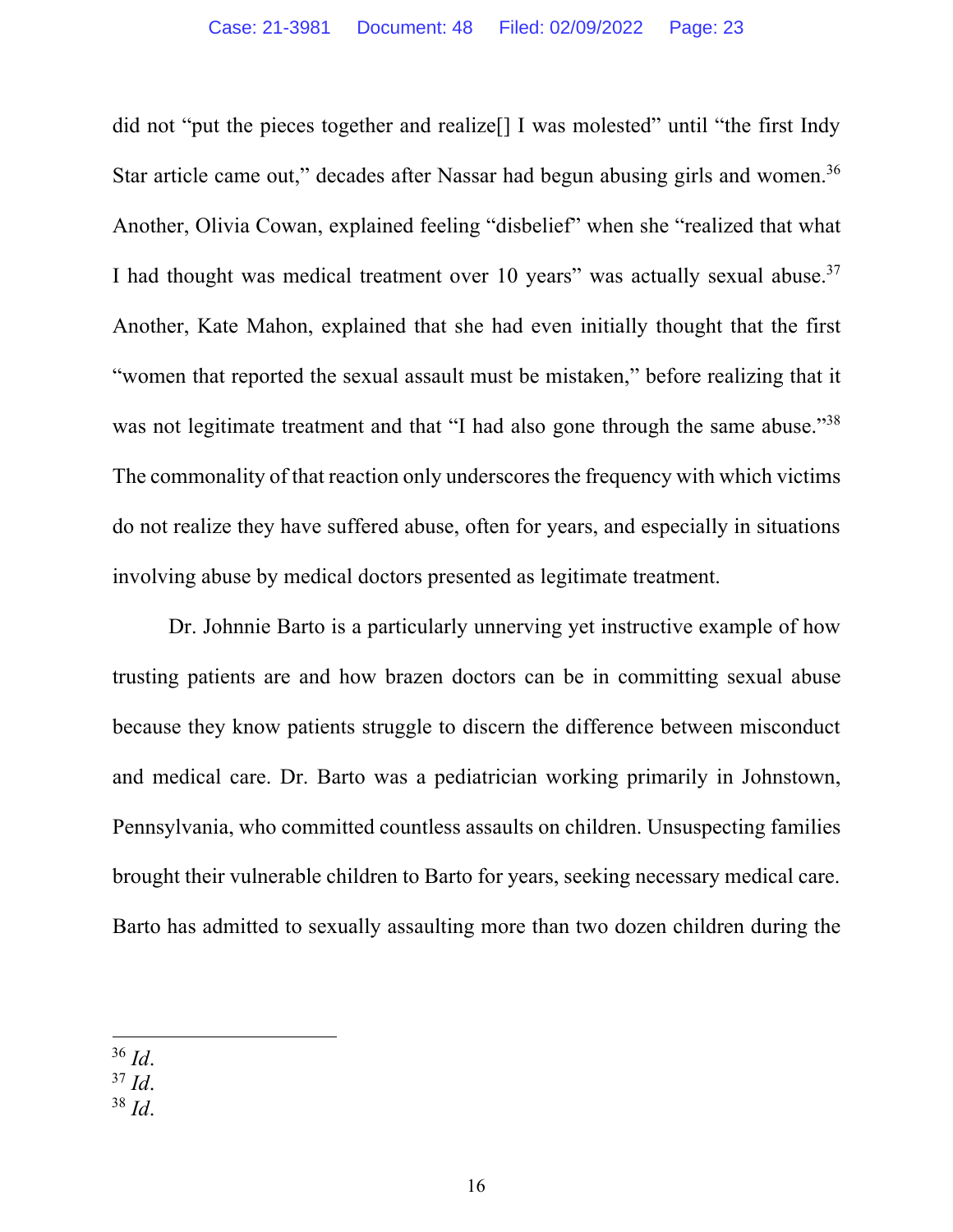four decades he practiced medicine, and that most were victimized in the examination room of Laurel Pediatric Associates.<sup>39</sup>

For instance, in 2016, a family brought their 4-day-old daughter to Barto for an examination. In the examination room, in full view of the newborn's parents, Barto digitally penetrated the infant's vagina, without gloves, causing her to cry. When the child's parents asked what he was doing to their daughter, Barto reassured them that his ungloved digital penetration was a routine component of newborn checkups. The family brought their daughter back to Barto approximately two weeks later for another check-up. Barto again, in the presence of the child's parents, digitally penetrated the two-week-old infant's vagina without wearing gloves. The family of the child only understood these vile acts to be sexual abuse and not done for any medical purposes when news of Barto's arrest for sexual misconduct made the news.

Unfortunately, and shockingly, this family is not alone in their experiences with Barto. Also in 2016, another family brought their two-year-old daughter to Barto. Barto, again ungloved, digitally manipulated the child's vagina and had her sit on his lap in the examination room on multiple occasions. The child's parent

<sup>&</sup>lt;sup>39</sup> Corky Siemaszko, "For Decades, a Sexual Predator Doctor Groomed this Community to Believe He Could Do No Wrong," NBC News (March 17, 2019), https://www.nbcnews.com/news/us-news/decades-sexual-predator-doctorgroomed-community-believe-he-could-do-n982131.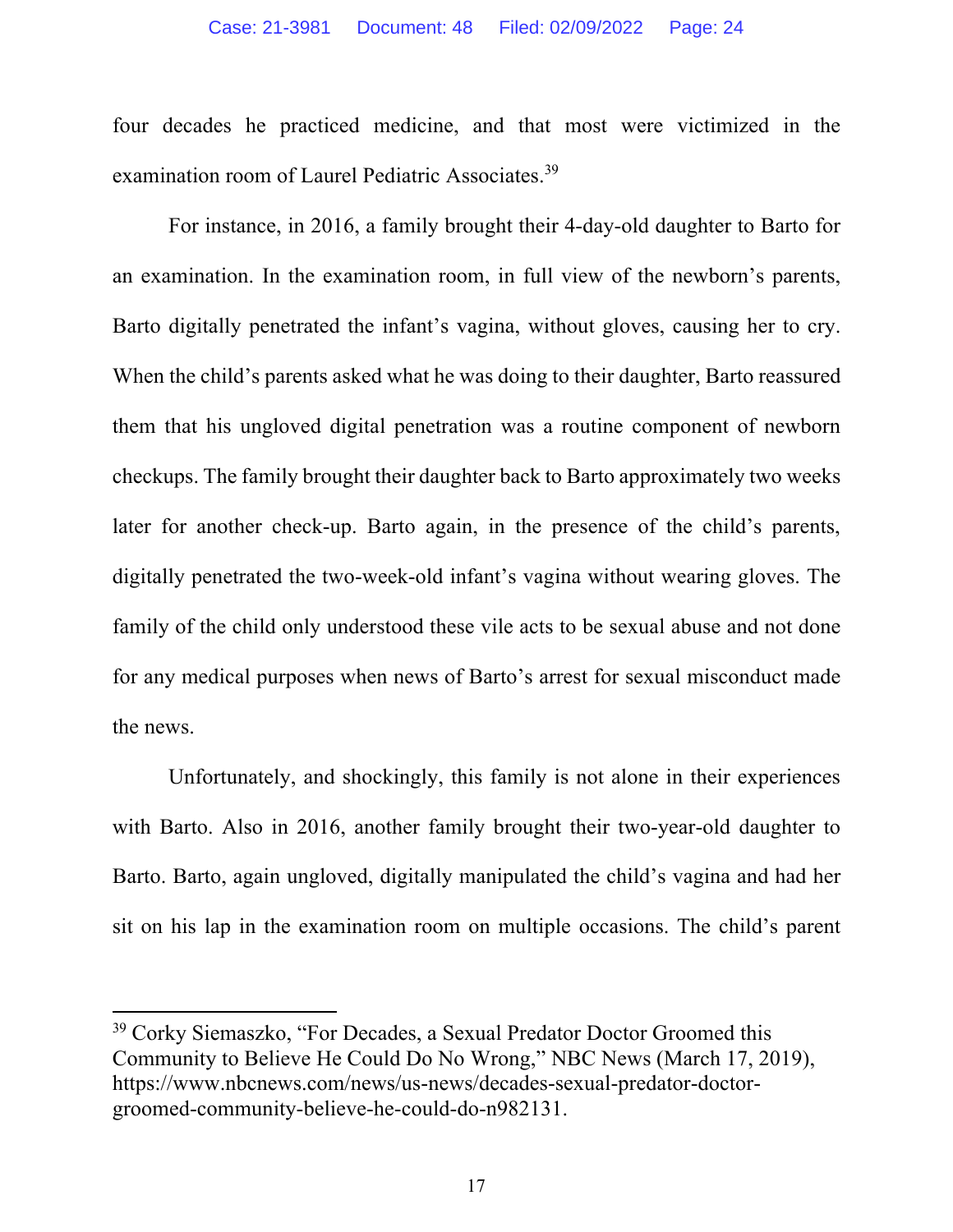described that, during these check-ups, Barto would examine his daughter's vagina without gloves, and would spread her vagina open to point out different parts of the female genitalia and explain developmental stages of female genitalia to him. This abuse also continued to when the child was three years old. The child's father then discussed this type of "treatment" with other pediatricians who informed him that such behavior was inappropriate. However, he did not recognize it as abusive until news broke regarding the breadth of Barto's sexual abuse. In 2019, Barto pled guilty to multiple counts of aggravated indecent assault and was sentenced to 71 to 158 years in state prison for his criminal conduct involving 31 victims.40

## **II. The district court erred in failing to account for the context in which Plaintiffs were abused, making it less likely that Plaintiffs even realized they had faced sexual abuse**

In this case, Plaintiffs brought suit against OSU for the abuse they suffered at the hands of Dr. Strauss while students and athletes at OSU. Beginning in 1978 and over the course of decades, Strauss sexually abused Plaintiffs and hundreds of other OSU students. For years, OSU facilitated, sanctioned, ratified, covered up, and

<sup>40</sup> Jocelyn Brumbaugh, "Barto Faces at Least 79 Years in Prison; His Wife Says Former Pediatrician's 'Whole Sinister Life' of Child Abuse was a Secret," THE TRIBUNE-DEMOCRAT (Mar. 19, 2019), https://www.tribdem.com/news/watchvideo-barto-faces-at-least-79-years-in-prison-his-wife-says-formerpediatricians/article\_a486b79a-499e-11e9-9886-436953056979.html.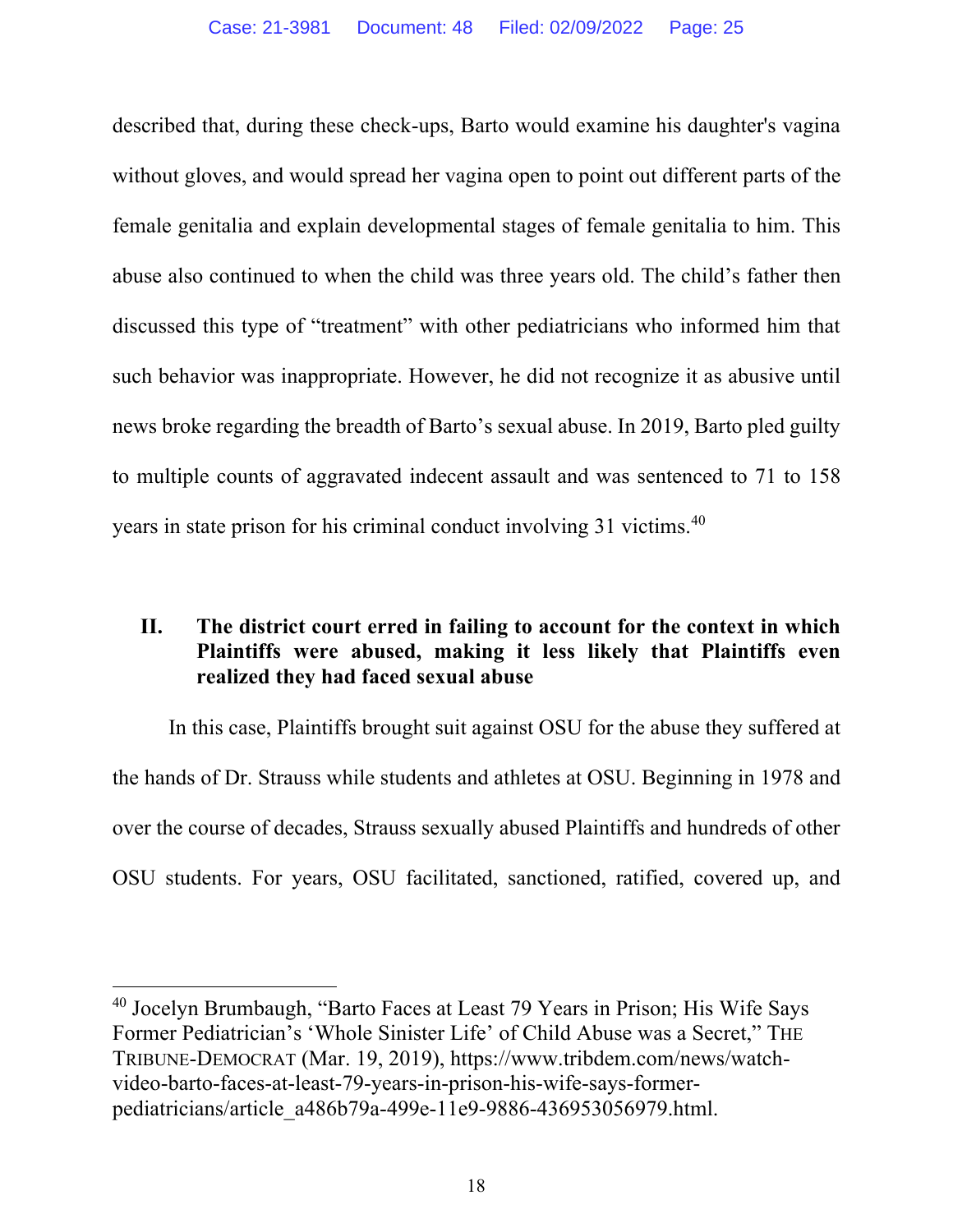otherwise permitted this abuse to continue. In 2018 OSU finally announced it was opening an investigation into Strauss's misconduct.

OSU's announcement of this investigation illuminated many things for Plaintiffs: (1) that what Strauss subjected them to years ago was in fact sexual abuse and *not* appropriate conduct done in the course of providing medical treatment;<sup>41</sup> and (2) that Strauss's misconduct was not relegated to them individually, but was a widespread practice that was known to and suppressed by OSU for years. Thus, prior to OSU's 2018 announcement, the vast majority of Plaintiffs were completely unaware that they had a cause of action against anyone, let alone OSU, for Strauss's conduct towards them.

The district court granted OSU's motion to dismiss their complaint on the ground that Plaintiff's Title IX claims were barred by the applicable statute of limitations. The court's decision rationale was finding that Plaintiffs knew or should have known they suffered an injury either during Strauss's abusive medical examinations or shortly thereafter. The court rejected any notion that the Plaintiffs did not comprehend what occurred to them was abuse, citing the fact that a complaint in another, similar, case alleged that some plaintiffs were uncomfortable with their examinations and discussed this discomfort with others as evidence that *all* plaintiffs

<sup>&</sup>lt;sup>41</sup> In fact, in the present case, Perkins Coie needed to hire two independent doctors to provide input on the medical necessity or appropriateness of Strauss's reported procedures.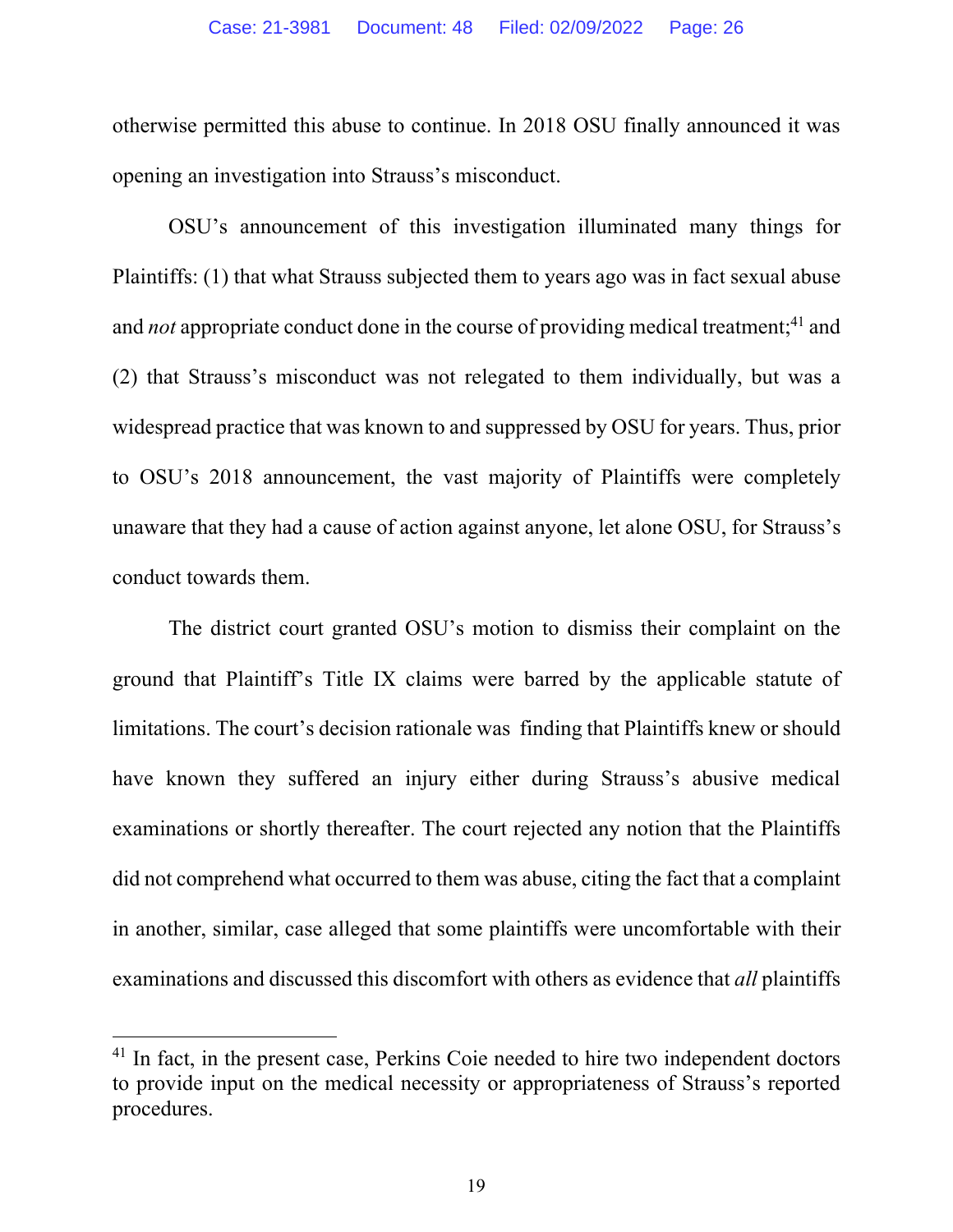knew or should have known that Dr. Strauss's examinations were actionable sexual abuse.

In so doing, the court improperly conflated Plaintiffs' discomfort and even discussion with others about Strauss's actions with Plaintiffs' full comprehension that the events they were describing were actually abuse and not simply a necessary medical procedure which may have made them upset. Plaintiffs knew they had struggled throughout their lives, but did not understand that the cause of that trauma was the sexual abuse they endured at the hands of Dr. Strauss because they the vast majority did not recognize his actions as abusive.

The fundamental flaw with the district court's decision is that it fails to recognize the context in which Dr. Strauss's abuse of Plaintiffs took place. As described above, sexual abuse in the doctor-patient context can be incredibly nuanced and confusing. Most patient-victims fail to recognize abuse because it is perpetrated by a doctor under the guise of medical treatment. Any discomfort or doubt associated with an abusive act is often discounted because patients exhibit deference towards trusted professionals who have superior knowledge and are purported to have their best interest at heart. Expecting every patient-victim, including Plaintiffs herein, to overcome all of the complications associated with recognizing abuse in this context is simply asking too much of them. It is not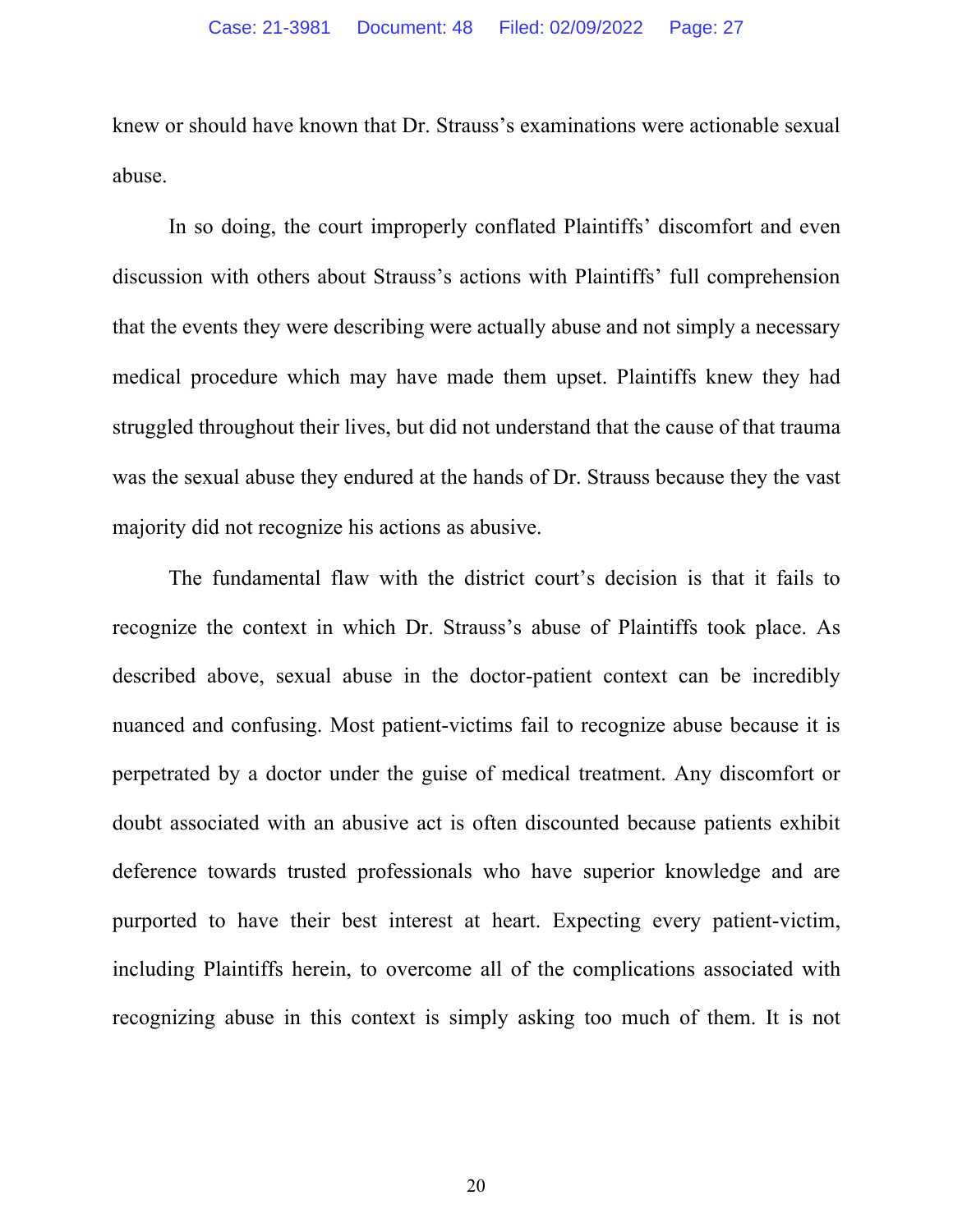reasonable to expect such understanding and to do so would ignore the reality faced by these victims. Unfortunately, the district court's decision does just that.

The district court based its decision regarding Plaintiffs' knowledge of Strauss's abuse on an erroneous finding that the complaint was replete with allegations that Plaintiffs were concerned and felt violated by Strauss's conduct. However, this is a false equivalence and acts as the faulty foundation upon which the rest of the court's decision is built. None of the factual allegations referenced by the district court are inconsistent with Plaintiffs' contention that they did not realize they had been abused by Dr. Strauss until years later.

The district court's assertion that Strauss's behavior being an "open secret" on campus and that some athletes would joke about his conduct during medical exams amounts knowledge of abuse is a fatal flaw. Again, the court conflates what acts were known and made the subject of jests amongst students—that Strauss would touch male students' genitals during medical exams—with what the vast majority of Plaintiffs understood or knew to be abuse. In truth, the Plaintiffs only knew that they underwent medical examinations which may have made them uncomfortable or confused.

Ultimately, the dynamics of the doctor-patient relationship prevented the vast majority of Plaintiffs from realizing they were abused *and* that they should further investigate the conduct that made them feel so uncomfortable. Dr. Strauss's conduct was not understood to be actionable abuse, so there was absolutely no reason for the

21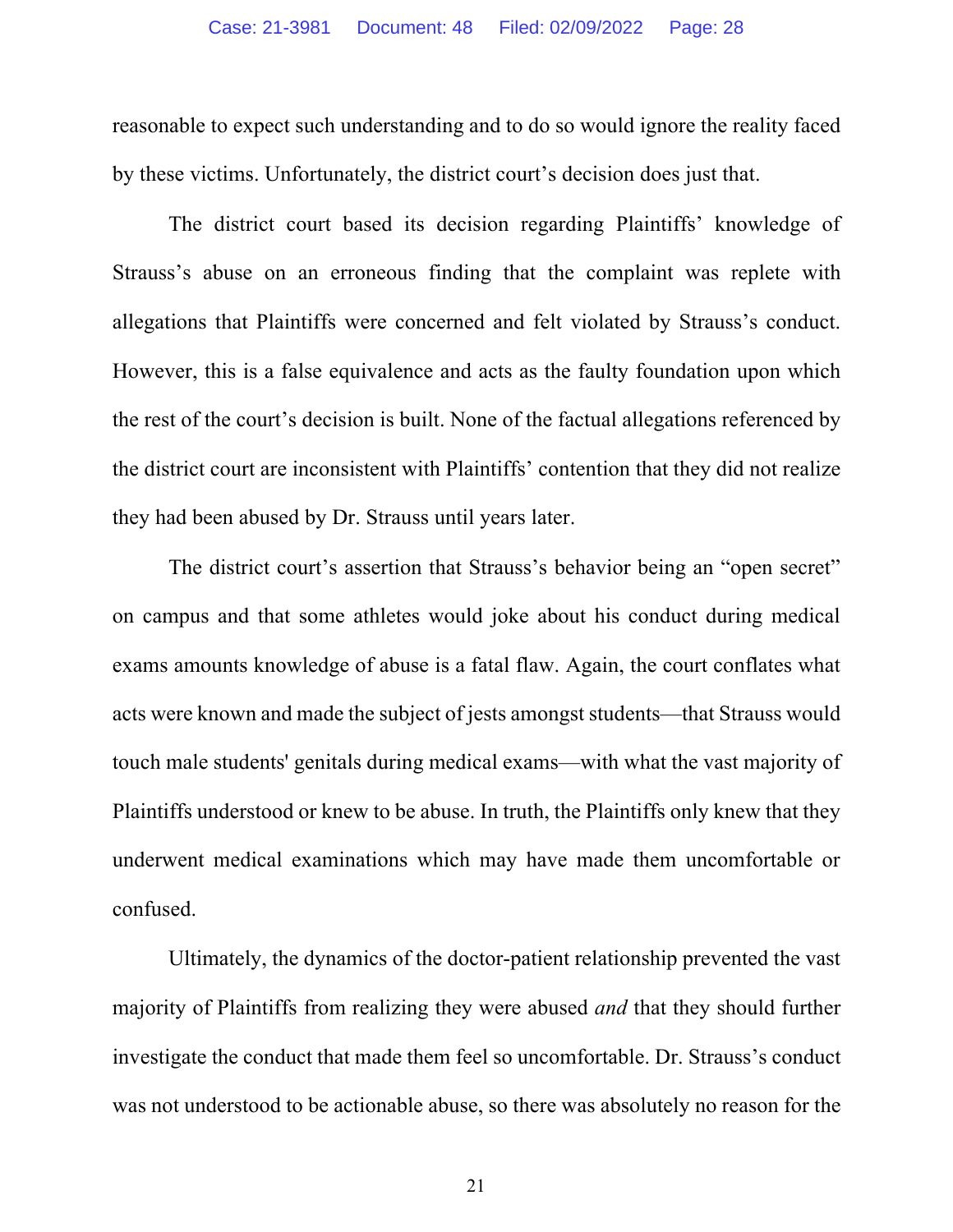vast majority of Plaintiffs to further inquire about Dr. Strauss or as to OSU's role in causing them any injury.

Plaintiffs' factual allegations are consistent with the lived and shared experiences of patient-victims across the country and the district court failed to recognize the realities inherent in doctor-patient sexual abuse. Simply put, the district court is wrong to have assumed that Plaintiffs should have recognized Dr. Strauss's sexual abuse and further learned that OSU was responsible. The ruling of the district court below, if upheld, would add yet another profound and unwarranted consequence: the impossibility of securing justice for survivors who do not immediately recognize these experiences as sexual abuse. Therefore, the district court's ruling dismissing Plaintiffs' complaint must be reversed.

#### **CONCLUSION**

"To say to one who has been wronged, 'You had a remedy, but before the wrong was ascertainable to you, the law stripped you of your remedy,' makes a mockery of the law." *City of Aurora, Colorado v. Bechtel Corp*., 599 F.2d 382, 387- 88 (10th Cir. 1979). Plaintiffs in this case suffered sexual abuse under the guise of necessary medical treatment from a trusted physician held out by OSU as fit to administer said treatment when the university was well aware that he was abusing students. The vast majority of Plaintiffs had no reason to know that they were injured by Dr. Strauss.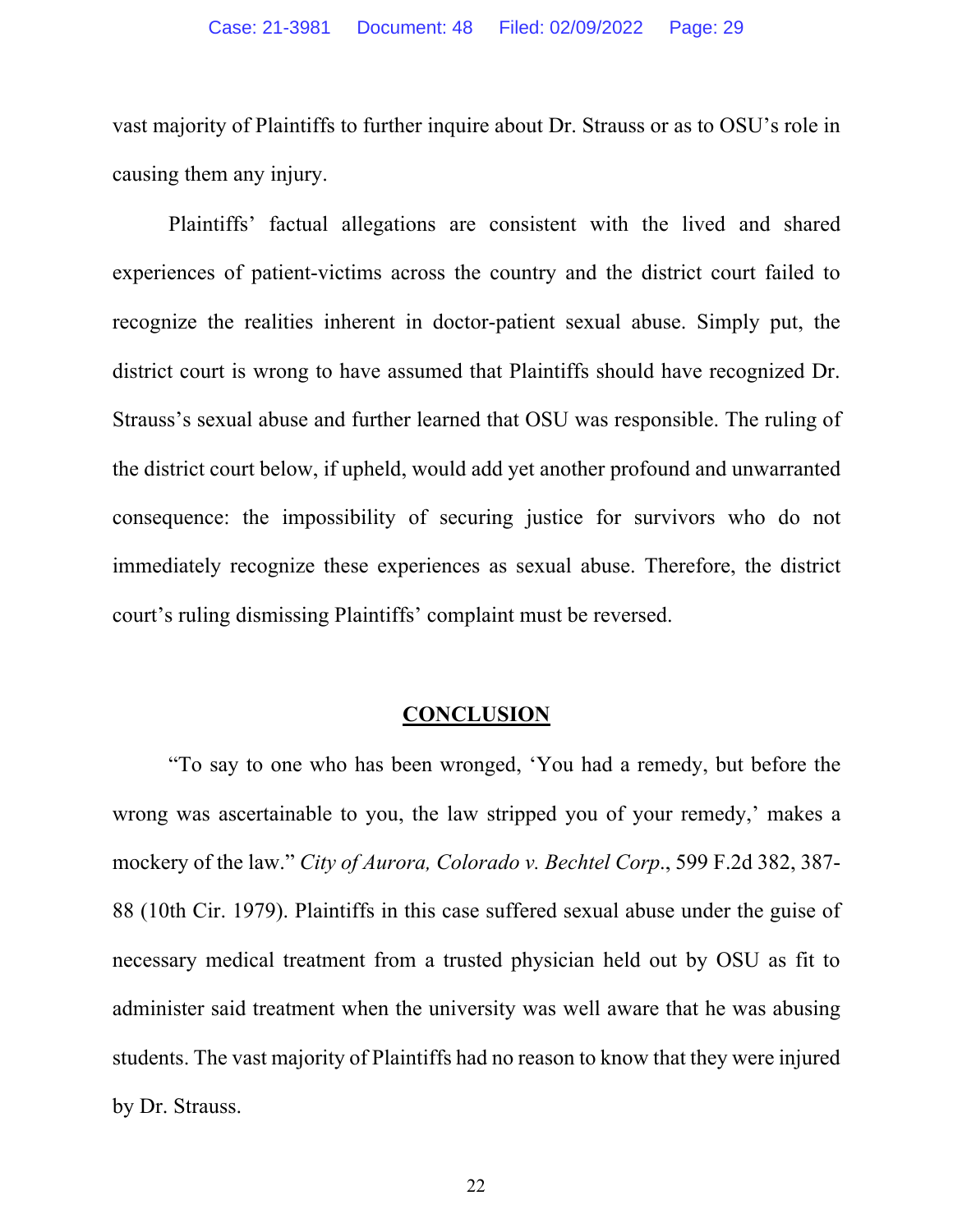The nuances and complications of the doctor-patient relationship obscure victims' ability to delineate between medical care and actionable sexual abuse. The district court imposes too great a burden on victims of doctor sexual abuse to recognize and know what is extremely difficult for someone in their position to identify and understand. Its decision fails to acknowledge the realities of sexual abuse committed within this dynamic and improperly assumes that Plaintiffs had the ability to recognize the abuse committed by Dr. Strauss. Despite the discomfort or confusion that some Plaintiffs felt in the wake of their experience with Dr. Strauss, the vast majority Plaintiffs did not realize until 2018 that they were in fact abused *and* that OSU was responsible for it. The district court's judgment must be reversed.

Respectfully Submitted,

Dated: February 9, 2022 /s/ Tad Thomas

Tad Thomas, Esquire Louis Schneider, Esquire Thomas Law Offices Attorneys for *Amicus Curiae* National Center for Victims of Crime

#### **THOMAS LAW OFFICES**

Tad Thomas, Esquire Louis Schneider, Esquire Thomas Law Offices Attorneys for *Amicus Curiae* National Center for Victims of Crime 250 East Fifth Street, Suite 440 Cincinnati, OH 45202 Telephone: (518) 360-6480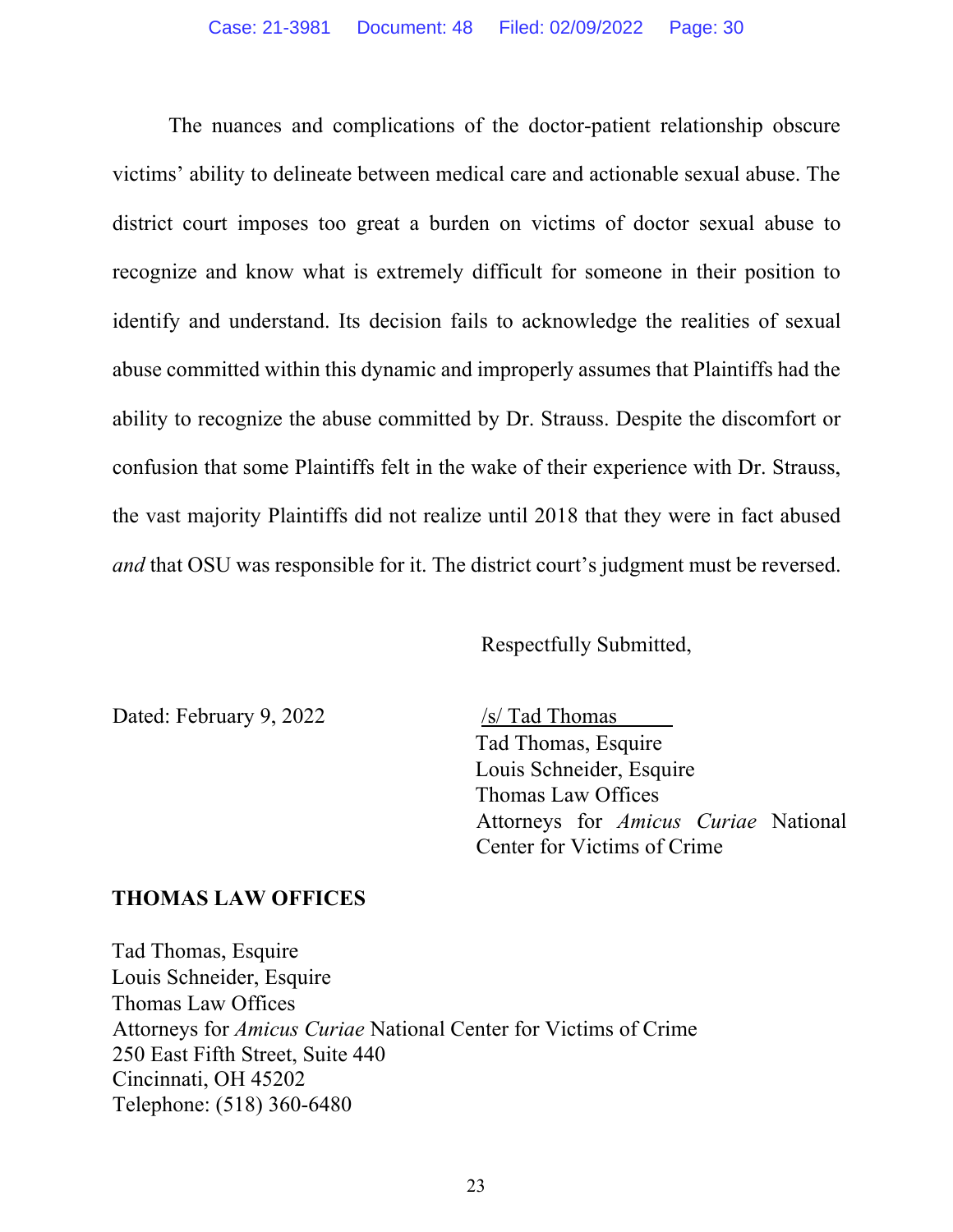#### **CERTIFICATE OF COMPLIANCE**

This brief complies with the type-volume limitation of Federal Rules of Appellate Procedure  $29(a)(5)$  and  $32(a)(7)$  because it contains 5,495 words, excluding the parts of the brief exempted by Federal Rule of Appellate Procedure  $32(f)$ .

This brief complies with the typeface requirements of Federal Rule of Appellate Procedure 32(a)(5) and the type style requirements of Federal Rule of Appellate Procedure 32(a)(6), because it has been prepared in a proportionally spaced typeface using Microsoft Word 2016 in 14-point Times New Roman type.

Dated: February 9, 2022 /s/ Tad Thomas

 $\overline{\phantom{a}}$ Tad Thomas, Esquire Louis Schneider, Esquire Thomas Law Offices Attorneys for *Amicus Curiae* National Center for Victims of Crime